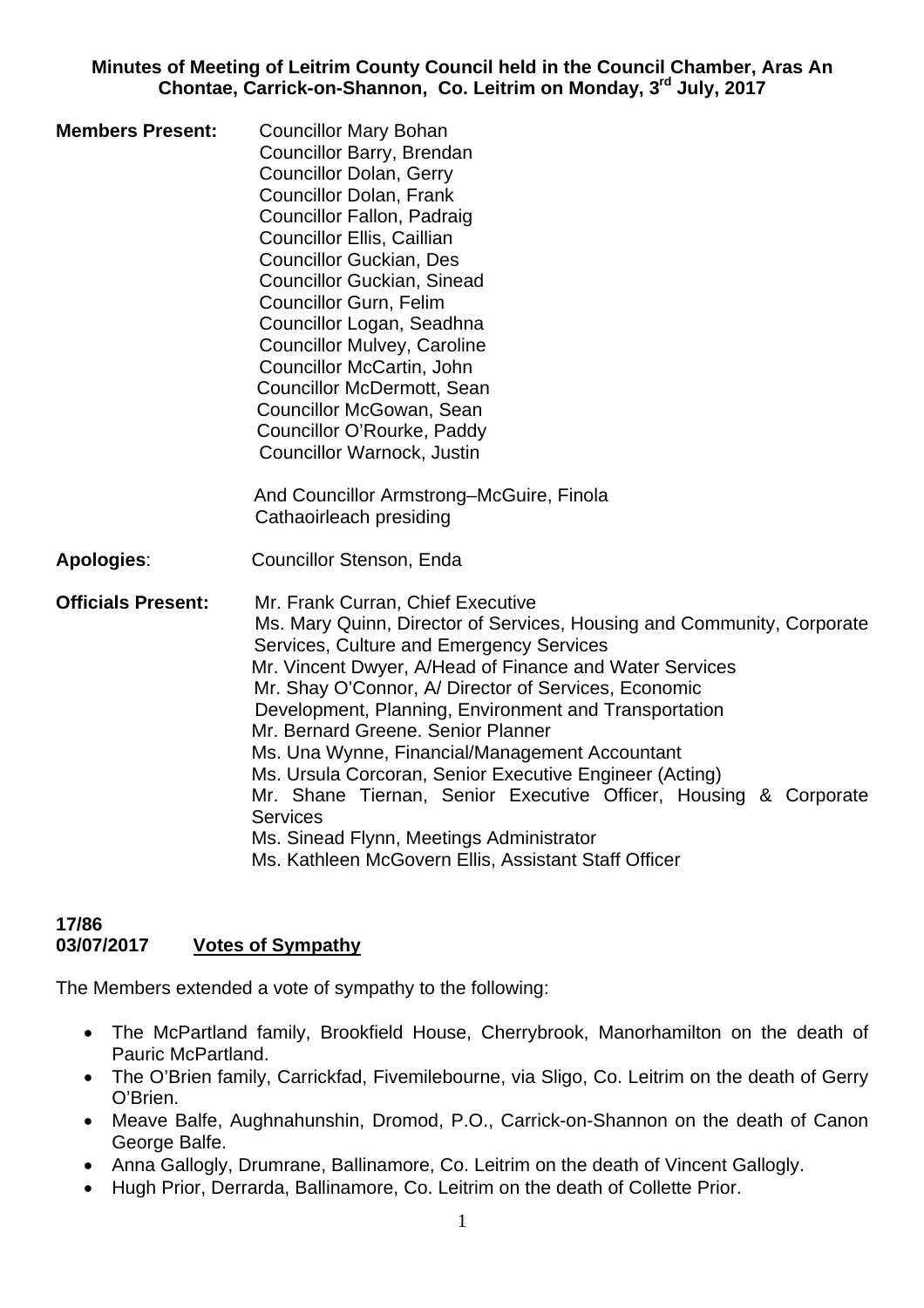#### **17/87 03/07/2017 Deimhniu Miontuairisci**

## **Proposed by Councillor Paddy O'Rourke, seconded by Councillor Caillian Ellis and UNANIMOUSLY RESOLVED:**

"That the Minutes of Leitrim County Council Meeting held in the Riverside Restaurant, Dromahaire, Co Leitrim on Tuesday, 2<sup>nd</sup> May, 2017 be adopted".

## **Proposed by Councillor Caillian Ellis, seconded by Councillor Mary Bohan and UNANIMOUSLY RESOLVED:**

"That the Minutes of Leitrim County Council's Annual Meeting held in the Council Chamber, Aras An Chontae, Carrick-on-Shannon, Co Leitrim on Friday, 23<sup>rd</sup> June, 2017 be adopted."

#### **17/88**

## **03/07/2017 Provision of a new footpath on the northern side of the Regional Road in Carrigallen linking the town to the GAA Grounds**

Report Ref 17-C-02 from Mr. Frank Curran, Chief Executive in relation to the provision of a new footpath on the northern side of the R201 Regional Road in Carrigallen linking the town to the GAA grounds in accordance with the Planning & Development Acts, 2000-2015 and Part 8 of the Planning and Development Regulations 2001-2015, as circulated to the Members, appears as **Appendix 1** to the Minutes of this meeting in the Minute Book.

## **Proposed by Councillor Paddy O'Rourke, seconded by Councillor Caillian Ellis and UNANIMOUSLY RESOLVED:**

"That the provision of a new footpath on the northern side of the R201 Regional Road in Carrigallen linking the town to the GAA grounds be approved".

## **17/89**

#### **03/07/2017 Provision of a new walking/cycling route to extend for a distance of approximately 2.3 km from Ballinamore as far as Corgar Lake along the former Cavan – Leitrim narrow gauge railway**

Report Ref 17-C-03 from Mr. Frank Curran, Chief Executive in relation to the provision of a new walking/cycling route to extend for a distance of approximately 2.3km from Ballinamore as far as Corgar Lake along the former Cavan - Leitrim narrow gauge railway in accordance with the Planning & Development Acts, 2000-2015 and Part 8 of the Planning and Development Regulations 2001-2015, as circulated to the Members, appears as **Appendix 2** to the Minutes of this meeting in the Minute Book.

## **Proposed by Councillor John McCartin, seconded by Councillor Caillian Ellis and UNANIMOUSLY RESOLVED:**

"That the provision of a new walking/cycling route to extend for a distance of approximately 2.3km from Ballinamore as far as Corgar Lake along the former Cavan - Leitrim narrow gauge railway be approved".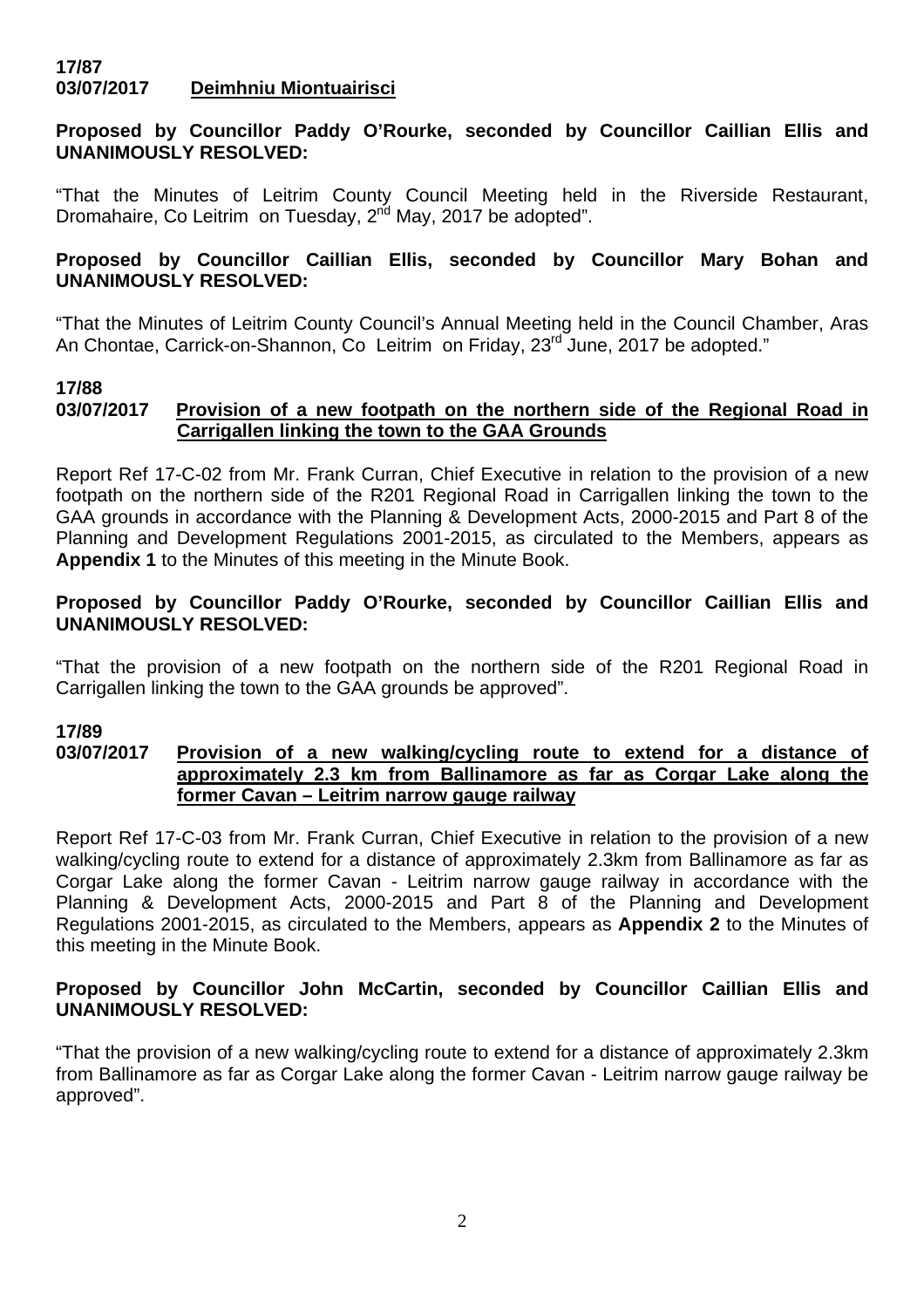#### **17/90 03/07/2017 Transfer of a plot of land comprising circa 2.257Ha or thereabouts in the townlands of Aughameeny and Keenaghan, Carrick-on-Shannon comprised in Folio 3914F of the Register of Freeholders County Leitrim**

Notice of Intention dated 20<sup>th</sup> June, 2017 from Mr. Joseph Gilhooly, Director of Services, Economic Development, Planning, Environment and Transportation in relation to the transfer of a plot of land comprising circa 2.257Ha or thereabouts in the townlands of Aughameeny and Keenaghan, Carrick-on-Shannon comprised in Folio 3914F of the Register of Freeholders County Leitrim in accordance with Section 183 of the Local Government Act, 2001 as circulated to all Members which appears as **Appendix 3** to the Minutes of this meeting in the Minute Book.

## **Proposed by Councillor Sean McGowan, seconded by Councillor Sinead Guckian and UNANIMOUSLY RESOLVED:**

"That the transfer of a plot of land comprising circa 2.257Ha or thereabouts in the townlands of Aughameeny and Keenaghan, Carrick-on-Shannon comprised in Folio 3914F of the Register of Freeholders County Leitrim in accordance with Section 183 of the Local Government Act, 2001 and Notice of intention to transfer a plot of land comprising circa 2.257Ha or thereabouts in the townlands of Aughameeny and Keenaghan, Carrick-on-Shannon comprised in Folio 3914F of the Register of Freeholders County Leitrim in accordance with Section 183 of the Local Government Act, 2001 and Notice of Intention dated  $20<sup>th</sup>$  June, 2017 as circulated to all Members be approved".

# **17/91 03/07/2017 Disposal of Freehold interest in rural cottage**

Notice of intention dated 9<sup>th</sup> June, 2017 from Ms. Kathryne Bohan, Administrative Officer, Housing Department in relation to the disposal of Freehold interest in rural cottage no 412, and adjoining site comprising circa 0.864 acres (0.35 hectares) in the townland of Tamlaghtmore, Mohill, Co Leitrim (Freehold Interest Registered in name of Leitrim County Council – Folio No LM4095) in accordance with Section 183 of the Local Government Act, 2001 as circulated to all Members which appears as **Appendix 4** to the Minutes of this meeting in the Minute Book.

## **Proposed by Councillor Sean McGowan, seconded by Councillor Des Guckian and UNANIMOUSLY RESOLVED:**

"That the disposal of Freehold interest in rural cottage no 412, and adjoining site comprising circa 0.864 acres (0.35 hectares) in the townland of Tamlaghtmore, Mohill, Co Leitrim (Freehold Interest Registered in name of Leitrim County Council – Folio No LM4095) in accordance with Section 183 of the Local Government Act, 2001 and Notice of Intention dated 9<sup>th</sup> June, 2017 as circulated to all Members be approved".

# **17/92 03/07/2017 Proposal to lease a site at Attirory TD, Carrick-on-Shannon**

Notice of Intention dated 22<sup>nd</sup> June, 2017 from Ms. Johanna Daly, Administrative Officer, Housing Department in relation to the proposal to lease a site at Attirory TD, Carrick-on-Shannon, Co. Leitrim comprising circa 1.794 Acres / 0.726 HA (Registered in the name of Leitrim County Council – Folio No 17864 and Folio No 17417) in accordance with Section 183 of the Local Government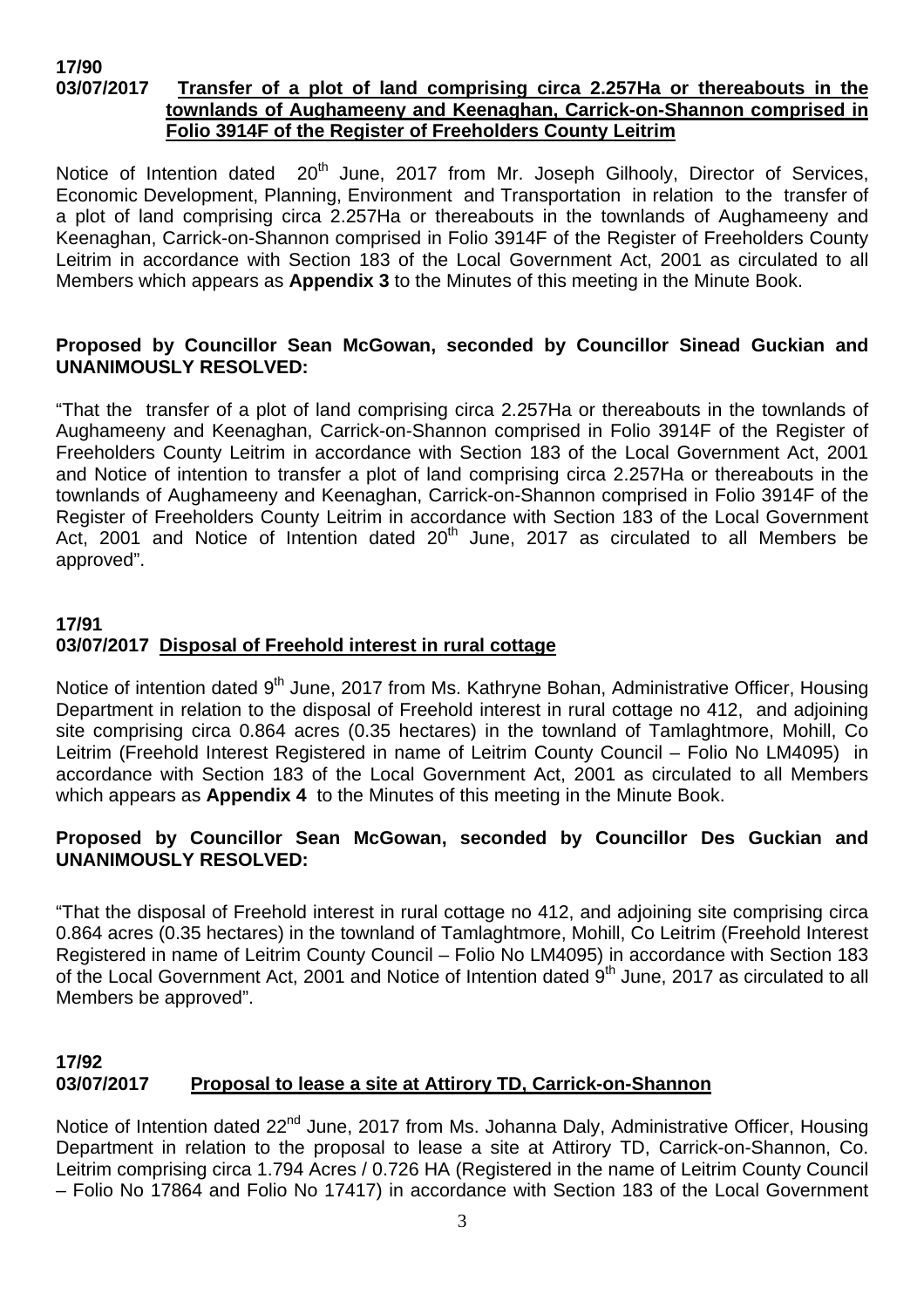Act, 2001 and as circulated to all Members which appears as **Appendix 5** to the Minutes of this meeting in the Minute Book.

## **Proposed by Councillor Sean McGowan, seconded by Councillor Finola Armstrong McGuire and UNANIMOUSLY RESOLVED:**

"That approval to lease a site at Attirory TD, Carrick-on-Shannon, Co. Leitrim comprising circa 1.794 Acres / 0.726 HA (Registered in the name of Leitrim County Council – Folio No 17864 and Folio No 17417) in accordance with Section 183 of the Local Government Act, 2001 and Notice of Intention dated  $22<sup>nd</sup>$  June, 2017 as circulated to all Members be approved".

## **17/93**

## **03/07/2017 Disposal of Rural Cottage at Tullyoran, Mohill**

Notice of Intention dated 22<sup>nd</sup> June, 2017 from Ms. Johanna Daly, Administrative Officer, Housing Department in relation to the disposal of Rural Cottage and adjoining site comprising circa 0.469 Acres (0.19 Hectares) in the townland of Tullyoran, Mohill Co. Leitrim (registered in the name of Leitrim County Council – Folio No LM1269 in accordance with Section 183 of the Local Government Act, 2001 and as circulated to all Members which appears as **Appendix 6** to the Minutes of this meeting in the Minute Book.

## **Proposed by Councillor Finola Armstrong McGuire seconded by Councillor Paddy O'Rourke and UNANIMOUSLY RESOLVED:**

That the disposal of Rural Cottage and adjoining site comprising circa 0.469 Acres (0.19 Hectares) in the townland of Tullyoran, Mohill Co. Leitrim (registered in the name of Leitrim County Council – Folio No LM1269 in accordance with Section 183 of the Local Government Act, 2001 and Notice of Intention dated 22<sup>nd</sup> June, 2017 as circulated to all Members be approved".

#### **17/94 03/07/2017 Monthly Management Reports by the Chief Executive**

Monthly Management Reports for the period 1<sup>st</sup> April, 2017 to 30<sup>th</sup> April, 2017 and 1<sup>st</sup> May, 2017 to 31<sup>st</sup> May, 2017 by Mr. Frank Curran, Chief Executive, dated 12<sup>th</sup> May, 2017 and 13<sup>th</sup> June, 2017 respectively, prepared in accordance with Section 136 (2) of the Local Government Act, 2001 as inserted by Section 51 of the Local Government Reform Act, 2014, as circulated to the Members, appear as **Appendix 7** and **Appendix 8** to the Minutes of this meeting in the Minute Book.

Mr. Frank Curran provided an overview of the Town and Village Renewal Scheme 2017 and the funding approved under the Clar Programme. He also advised that funding for the provision of laybyes on the Dromod Rooskey By-Pass and funding for additional street lighting at Annaduff Church car park has been approved by the Department.

The Members welcomed the funding allocations and the following items were also raised:

• Councillor Des Guckian expressed concern that funding for a lay-by on the Dromod-Rooskey By-Pass has been approved. He advised that a hard shoulder is required on the By-Pass.

Mr. Curran outlined that the design of the Dromod-Rooskey By-Pass was determined by Transport Infrastructure Ireland (TII) having regard to the national design guidelines.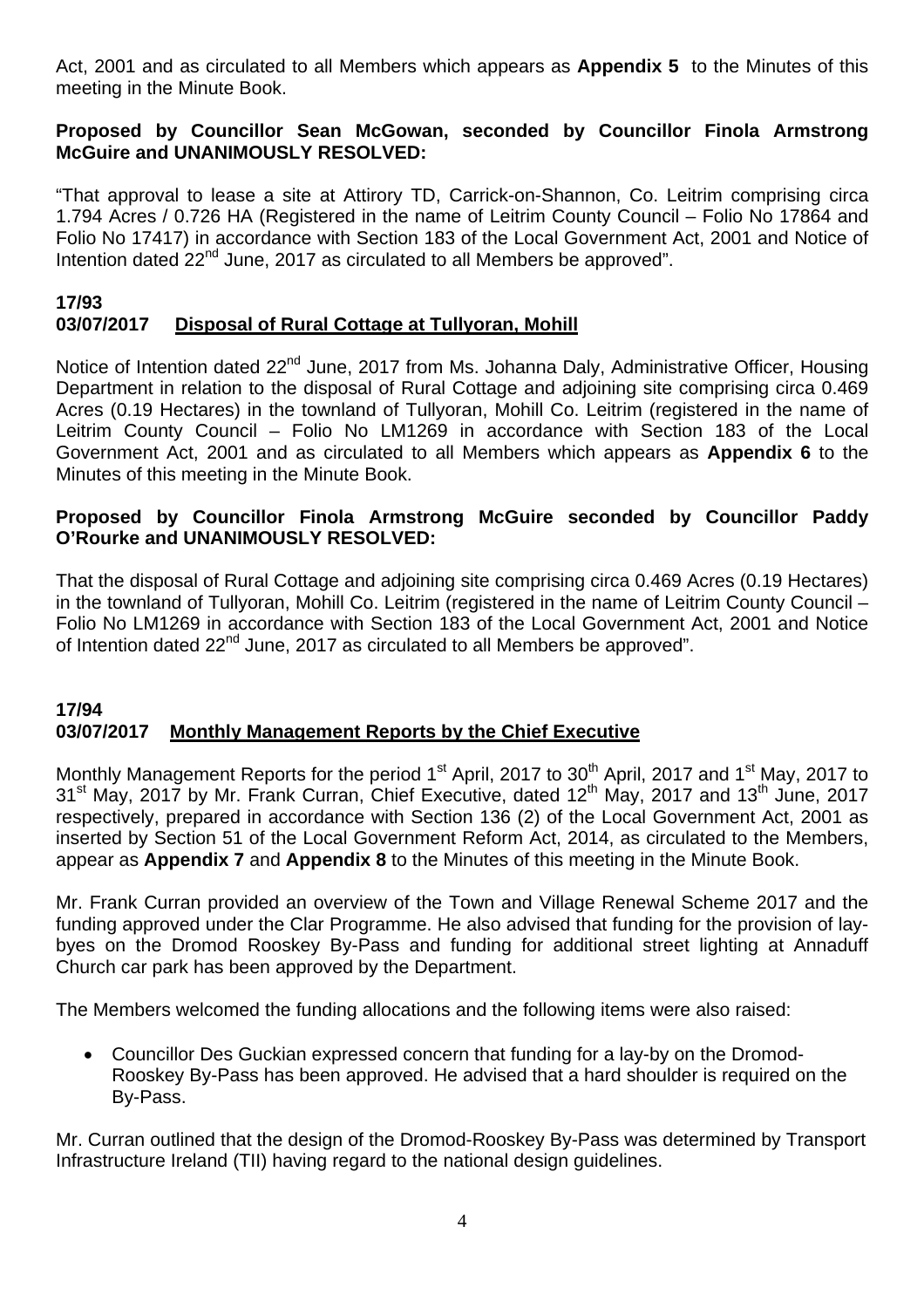• Councillor Sinead Guckian welcomed the funding for the works to the car park at Annaduff National School. She requested an update on funding for the GAA Pitch at Annaduff, funding for Sheemore and an update on the proposal to develop a link between Drumsna and Jamestown. Councillor Guckian also requested an update on the mains water line in Drumsna.

Mr. Curran advised that the link between Drumsna to Jamestown will be progressed in the next phase of the Blueway and that the Council will continue to seek funding for the other projects when additional funding streams become available. Mr. Vincent Dwyer advised that Irish Water have introduced a new Network Portfolio project and that the water line in Drumsna will be submitted for consideration under this scheme.

- Councillor Mary Bohan requested an update on a project proposal to upgrade a footpath in Dromahaire.
- Councillor Padraig Fallon supported Councillor Bohan's request in relation to the footpath at Dromahaire. He also queried if funding will be provided for Corry Strand and if the water issue at Rossinver can be progressed.

Mr. Frank Curran advised that completion of the footpath in Dromahaire will be prioritised once a funding source has been identified. He agreed that the non-approval of the Rossinver project is disappointing and that that Corry Strand project proposal requires a Community Group to lead the project with assistance then to be provided by the local authority.

• Councillor Justin Warnock welcomed the funding allocation but expressed disappointment that projects submitted for Kinlough and Tullaghan were not approved for funding.

#### **17/95 03/07/2017 National & Local Performance Indicators 2016**

Report dated 27<sup>th</sup> June, 2017 from Mr. Frank Curran, Chief Executive in relation to the National and Local Performance Indicators, 2016 as circulated to the Members appears as **Appendix 9** to the Minutes of this meeting in the Minute Book. Mr. Curran outlined that the local authority established a Quality Assurance Group to review and monitor the progress of the outputs achieved in the delivery of the National and Local Performance Indicators. He outlined that the 2016 data in relation to the National Performance Indicators was submitted to the LGMA on 27<sup>th</sup> April, 2017. This update was noted by the Members and the following items were raised:

- Councillor Sinead Guckian acknowledged the efforts of the staff in compiling the report on the National and Local Performance Indicators. She stated that the data is very useful for the Elected Members as means of evaluating the performance of the local authority across all service areas.
- Councillor Padraig Fallon queried if the performance of Leitrim County Council is less than the national average with regard to the time take to return vacant dwellings to habitable use.

Ms. Mary Quinn acknowledged that the average time taken to re-let vacant local authority dwellings for Leitrim County Council is relatively high, however, she advised that a number of factors negatively impact on this figure including the age of the property, the condition of the property when returned to the local authority and delays in procurement for properties upgraded under the Voids Programme. Ms. Quinn concluded by stating that there is a continuous focus on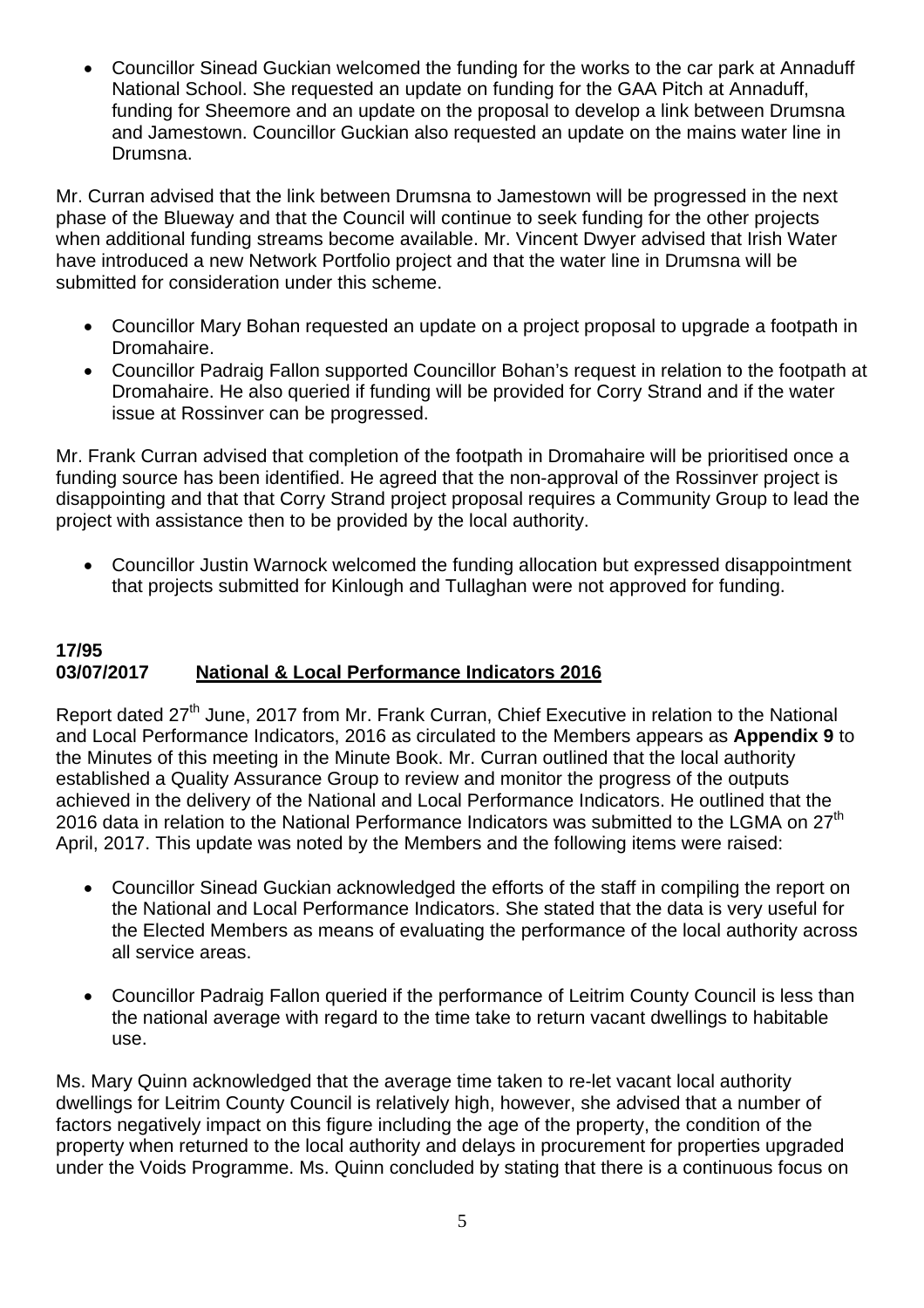reducing this average time taken to re-let vacant local authority dwellings and that in time the figure should reduce with the use of Contractors from the Framework Panels etc.

• Councillor Fallon queried if the figure of 57.14% under Planning relates to decisions made by the Local Authority.

Mr. Frank Curran advised that the figure relates to the number of appeals of planning decisions made to An Bord Pleanala in 2016.

# **03/07/2017 Section 138 (1) of the Local Government Act 2001**

Ms. Sinead Flynn, Meetings Administrator outlined that there were no commitments to note under this item.

# **17/97 03/07/2017 Corporate Policy Group Report**

**17/96** 

Ms. Sinead Flynn, Meetings Administrator gave an overview of the items considered by the Corporate Policy Group at their meeting held prior to the Council meeting:

The rotation of the Chairpersons of two of the SPC's has taken place as follows:

- o Councillor Sean McDermott replaced Councillor Frank Dolan as the Chairperson of the Economic Development, Enterprise and Planning SPC.
- o Councillor Gerry Dolan replaced Councillor Enda Stenson as the Chairperson of the Housing Policy, Social and Cultural Development

#### **Update from Strategic Policy Committee's:**

#### o **Economic, Development, Enterprise & Planning Strategic Policy Committee**

A meeting of the Economic, Development, Enterprise & Planning Strategic Policy Committee was held on the 26<sup>th</sup> June, 2017. The SPC discussed the mid-term review of the Leitrim County Development Plan 2015-2021. They also received a presentation on the Secure NPA Programme (Energy Efficiency).

#### o **Environmental, Transportation & Infrastructural Strategic Policy Committee**

A meeting of the Environmental, Transportation & Infrastructural Policy Committee was held on the  $3<sup>rd</sup>$  May, 2017. The SPC received a presentation from Ms. Camilla Kelly, Manager Local Link Sligo, Leitrim & Roscommon on the Transport Co-ordination Unit. They also received a presentation on the Draft River Basin Management Plan from Mr. Brendan McKenna. The members also discussed the issue of illegal signage on the N4 and the problem with Japanese Knotweed.

o **Housing Policy, Social & Cultural Development Strategic Policy Committee**  A meeting of the Housing Policy, Social & Cultural Development Strategic Policy Committee was held on 14<sup>th</sup> June, 2017. The SPC received an update on the Housing Programme, an overview of the development of a new Arts and Culture Strategy and a report on the Lifebuoy Community Scheme.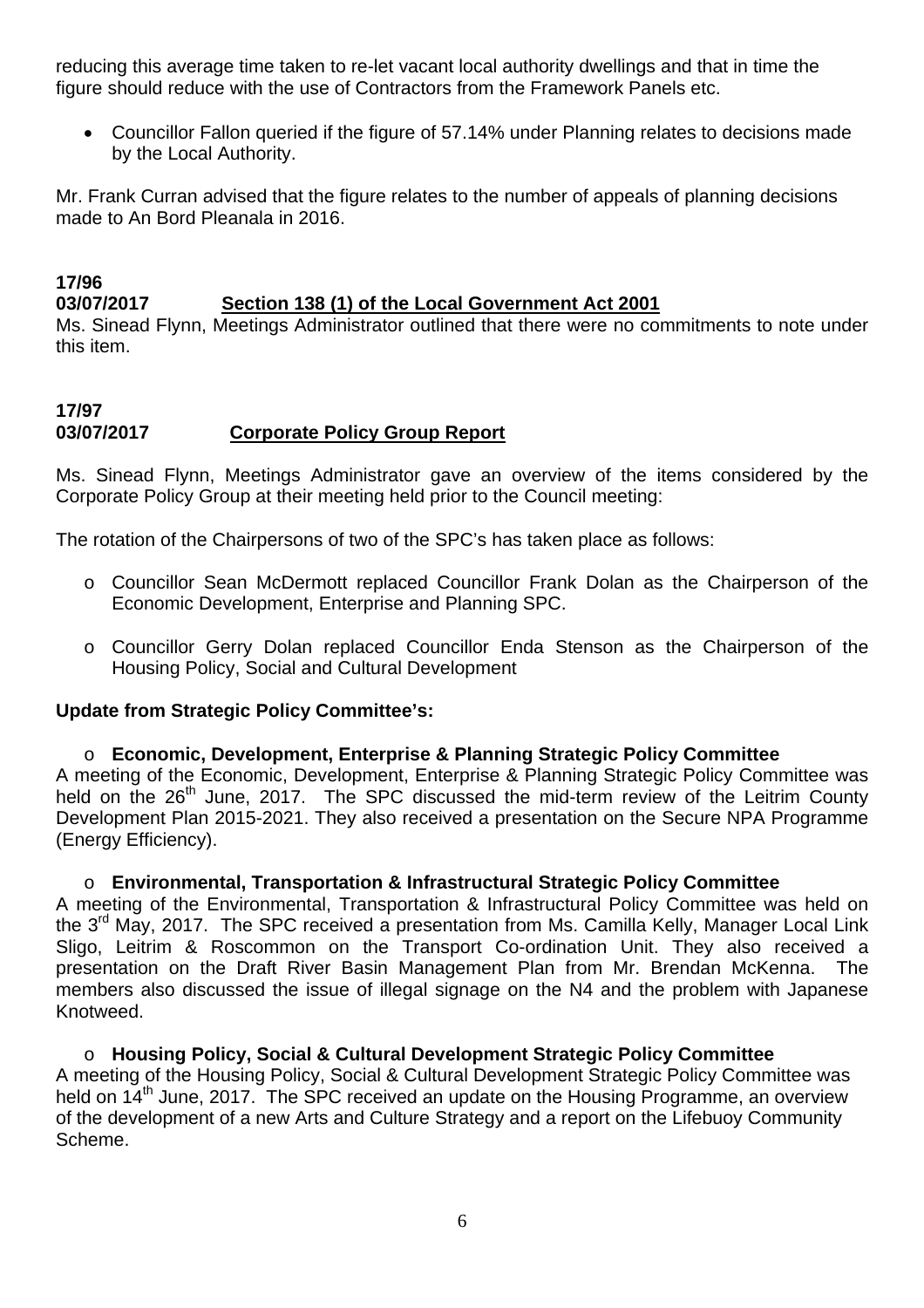## **Schedule of Municipal District and Council Meetings**

Ms. Flynn advised that the Schedule of Municipal District and Council meetings for 2017-2018 will be listed on the 4<sup>th</sup> September 2017 Council meeting agenda for discussion.

## **Joint Policing Committee**

Ms. Flynn advised that a new Chairperson of the Joint Policing Committee will be considered by the Corporate Policy Group at their September meeting.

## **Revaluation Project**

Ms. Flynn advised that the presentation from the Valuation Office on the revaluation project has been deferred until the September meeting of Leitrim County Council.

Ms. Flynn concluded by stating that the Corporate Policy Group also considered agenda items for the Council meeting and approved the attendance of members at forthcoming conferences and training seminars.

This update was noted by the Members

#### **17/98 03/07/2017 Presentation on the progress achieved in securing the objectives of the County Development Plan 2015-2021**

Mr. Bernard Greene, Senior Planner provided a detailed presentation on the progress achieved to date, in securing the objectives of the County Development Plan 2015-2021 as required pursuant to Section 15 (2) of the Planning & Development Acts 2000-2016. A copy of the presentation appears as **Appendix 10** to the Minutes of this meeting in the Minute Book.

The Cathaoirleach, Councillor Finola Armstrong McGuire thanked Mr. Greene for his presentation and invited any questions/comments from the Members. The following items were raised:

- Councillor Felim Gurn expressed concern in relation to former local authority tenants abandoning their dwellings in poor condition and later being approved for re-inclusion on the Housing Waiting List. He also stated that local builders/contractors cannot benefit from local authority construction projects once these schemes are advertised on e-tenders. Councillor Gurn expressed concern that contractors from outside the county are being awarded contracts and therefore there is no opportunity to support local employment.
- Councillor Gerry Dolan stated that all housing applicants should be vetted in advance of an allocation of a local authority tenancy.

Ms. Mary Quinn advised that there are only a small number of incidents of local authority dwellings being left in a less than desirable state by former tenants. She outlined that tenants can only be transferred to alternative accommodation on specific grounds and that a Tenant Liaison Officer is in place to provide pre-tenancy training and post-tenancy supports as required. Ms. Quinn advised that the Council is obliged to comply with public procurement provisions and that a Capital Works Framework is in place for local authority housing projects.

• Councillor Padraig Fallon referred to the 4,000 vacant properties in the county. He queried if additional information is available with regard to the location and condition of the properties. Councillor Fallon also queried if it is possible to estimate how much investment would be required to have the properties available for letting.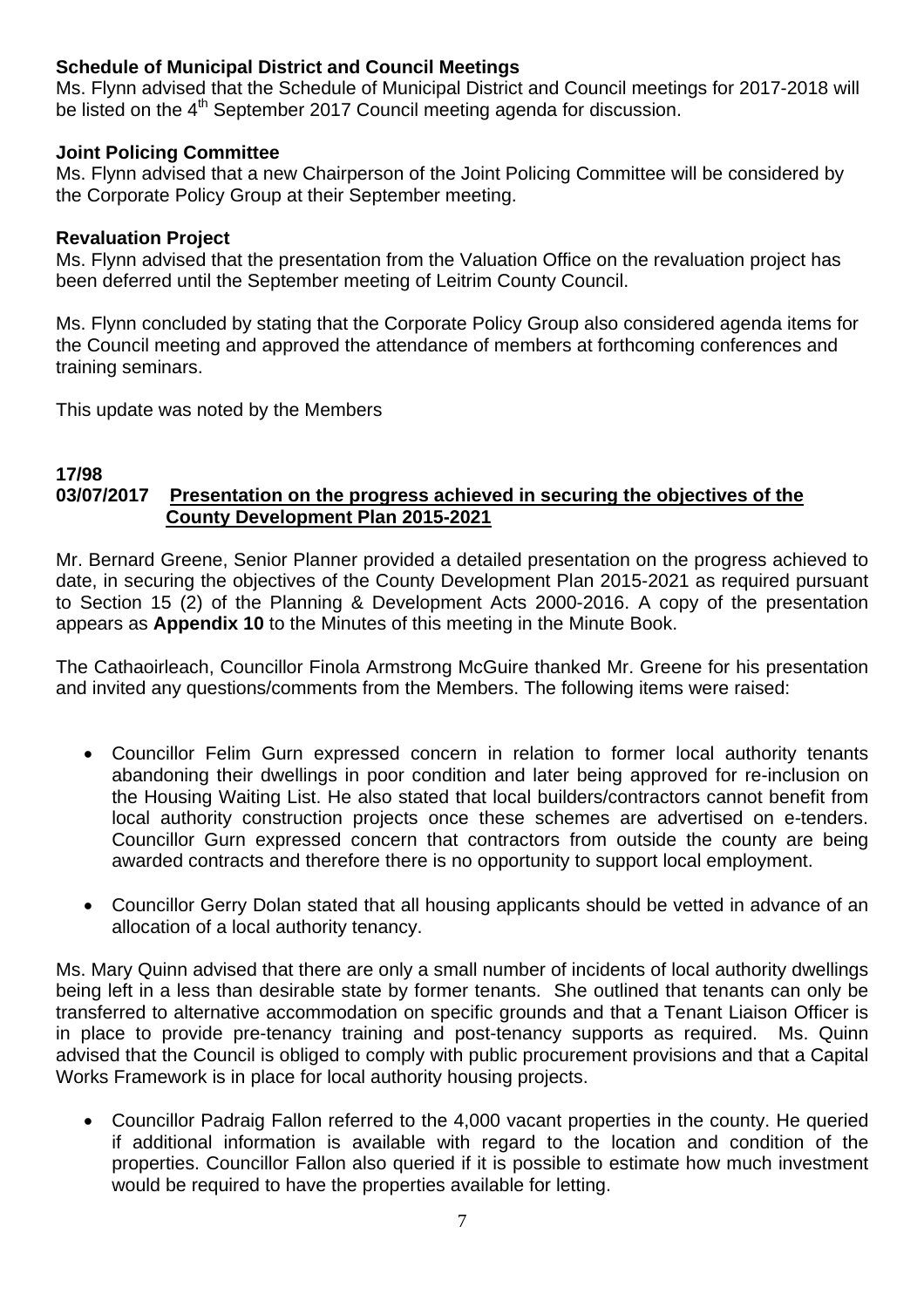Mr. Bernard Green advised that the census data is anonymous and that there is no method to 'drill-down' to establish where the vacant properties are located in the county. He advised that the Housing Agency have also raised this issue as a concern.

The Cathaoirleach, Councillor Finola Armstrong McGuire proposed that Motion No. 28 in the name of Councillor Paddy O'Rourke would be taken at this stage of the meeting. This was agreed by the Members.

## *To consider the following Notice of Motion submitted by Councillor Paddy O'Rourke;*

"With regard to the Pilot Scheme for Treatment Plants at sites on poorer soils what is the most up to date position?. Have we got an indication from the Review Group as to when they will respond following their visit to some sites in the County earlier this year? Many people are very anxious to proceed with their building and need to be told as soon as possible where they stand as many need to make decisions regarding their likely locations for careers and family reasons."

#### *Report by Director of Services for Economic Development, Planning, Environment and Transportation.*

"Leitrim County Council remains fully committed in the first instance to proceeding with the delivery of pilot sites in regard to those who have already been advised of their inclusion in that rollout. However, the Council has encountered some technical delays in moving to the next stage of this process but is confident that the householders will be briefed on the system in the coming two months. In regard to the review of the Code of Practice and the visit of the review group to the County it is unlikely at this stage that this review will change in any fundamental way the guidelines with regard to waste water treatment systems on low permeability soils. However, the review is leading to important discussions in relation to the on-going engagement process in regard to both these guidelines and building control regulations and their impact on counties such as Leitrim."

- Councillor O'Rourke expressed serious concern in relation to the lack of progress achieved to date on the Pilot Scheme for Treatment Plants on sites with poorer soils. Councillor O'Rourke was critical of the Review Group and he called for the matter to be progressed to ensure the future development of the county. He outlined that there has been no update from UCD on the agreed generic design for the willow bed system due to be piloted on 13 new sites. Councillor O'Rourke stated that applicants that had been approved for the pilot scheme are coming under increased pressure from their banks to make a decision on the drawdown of their mortgage or will be forced to consider other alternative accommodation options. He also outlined that the Members were informed in May, 2017 that a decision on the Pilot Scheme would be forthcoming within a number of weeks, yet no update has been provided to date.
- Councillor Caillian Ellis supported Councillor O'Rourke's Notice of Motion. He also expressed concern that no update has been provided by UCD.
- Councillor Mary Bohan referred to previous efforts by the Elected Members during the last term of the Council. She referred to meetings that had been held with the Environmental Protection Agency (EPA) and the Minister in an effort to resolve the issue.
- Mr. Bernard Greene advised that the delay in the process is due to an amendment to the Technical Guidance on the building regulations. He advised that the review of the EPA Code of Practice is ongoing and there are indications this may lead to an increase in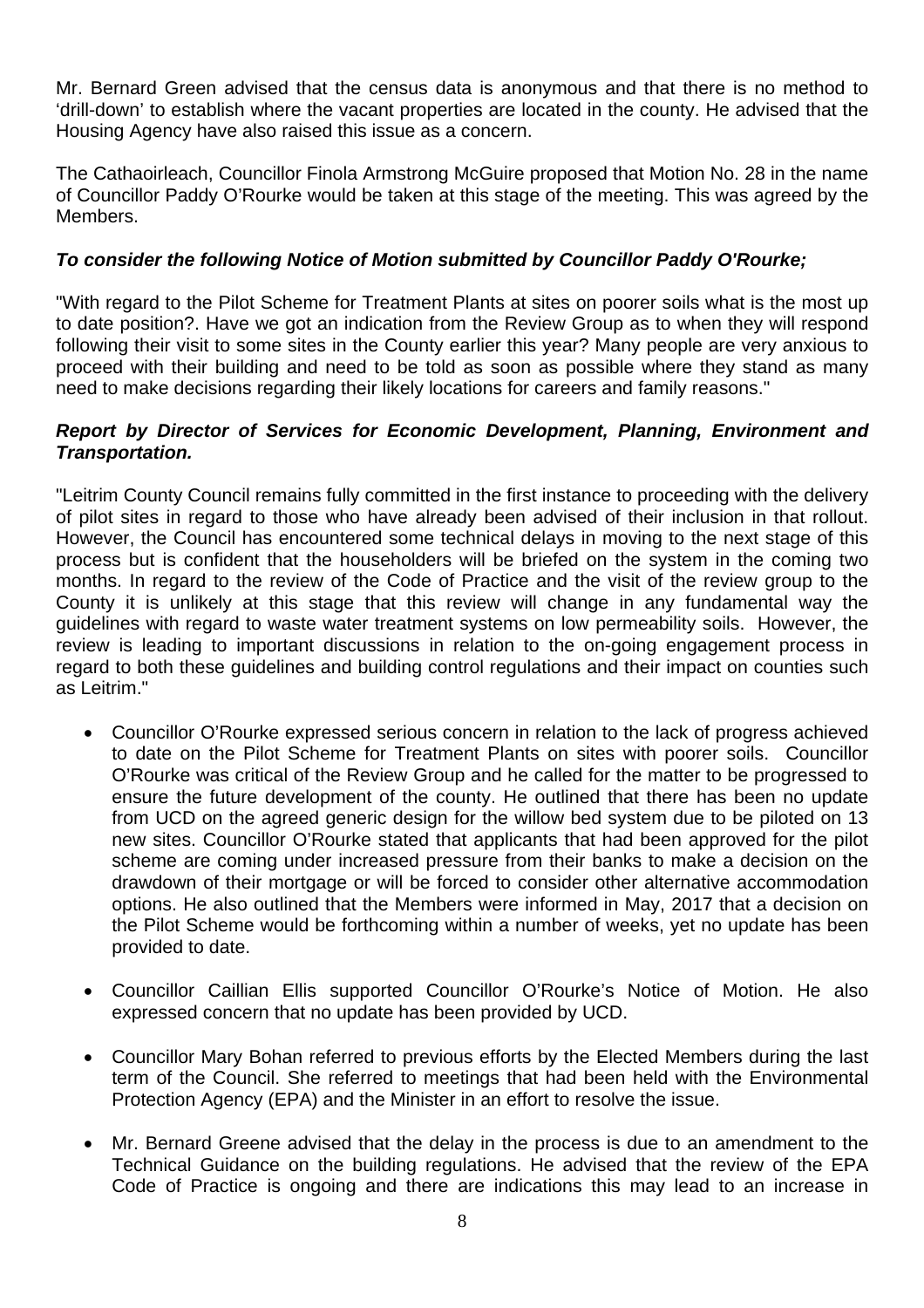accepted T test levels from the current 90 to 120. Mr. Greene acknowledged that the response of UCD is frustrating and that the local authority can consider other service providers. He advised that the Planning Department is anxious to bring the matter to a conclusion as soon as possible.

- Councillor Mary Bohan proposed that a further meeting with the Minister should be sought in order to progress the matter.
- Mr. Frank Curran outlined that Minister Damian English is the Minister with responsibility for planning. He agreed that if the service provided by UCD is not acceptable then the Council can consider an alternative service provider.
- Councillor John McCartin dismissed the merits of the Zero Discharge Scheme. He stated that the problem rests with the EPA guidelines.
- Councillor Des Guckian agreed with Councillor John McCartin and stated that the EPA has set an impossible standard and that UCD should not be used as the scapegoat.
- Councillor Sinead Guckian also proposed that Leitrim County Council no longer engage with UCD and that an alternative option be explored.
- Councillor Brendan Barry queried the length of time a site must be monitored for, before a decision can be made on the site.

Mr. Bernard Greene stated that monitoring lasts for three years. He advised that the Council and applicants are both responsible for their own monitoring in order that there are two separate sets of results to compare.

• Councillor Justin Warnock also supported the Notice of Motion. He stated that Leitrim is a rural county and that people must be able to build homes in rural locations.

Councillor Sinead Guckian referred to the economic aspect of the presentation and acknowledged the significant work achieved to date in securing the objectives of the County Development Plan 2015-2021

#### **Proposed by Councillor Sean McGowan, seconded by Councillor Paddy O'Rourke and UNANIMOUSLY RESOLVED:**

"That if UCD don't progress the design options that Leitrim County Council seek an alternative service provider".

## **17/99 03/07/2017 Update on Budgetary Process**

Mr. Vincent Dwyer, A/Head of Finance and Water Services provided an update in relation to the Council's Budgetary Process. He outlined that the budgetary process will have regard to the Council's current financial position and the projected income and expenditure for 2018. Mr. Dwyer advised that an advertisement on the Local Property Tax (LPT) will be publicised in July, 2017, the decision to vary the LPT will then be considered by the Members at the September Council meeting, the General Municipal Allocation will be agreed at the October Municipal District meetings and the Budget Meeting will be held in November, 2017.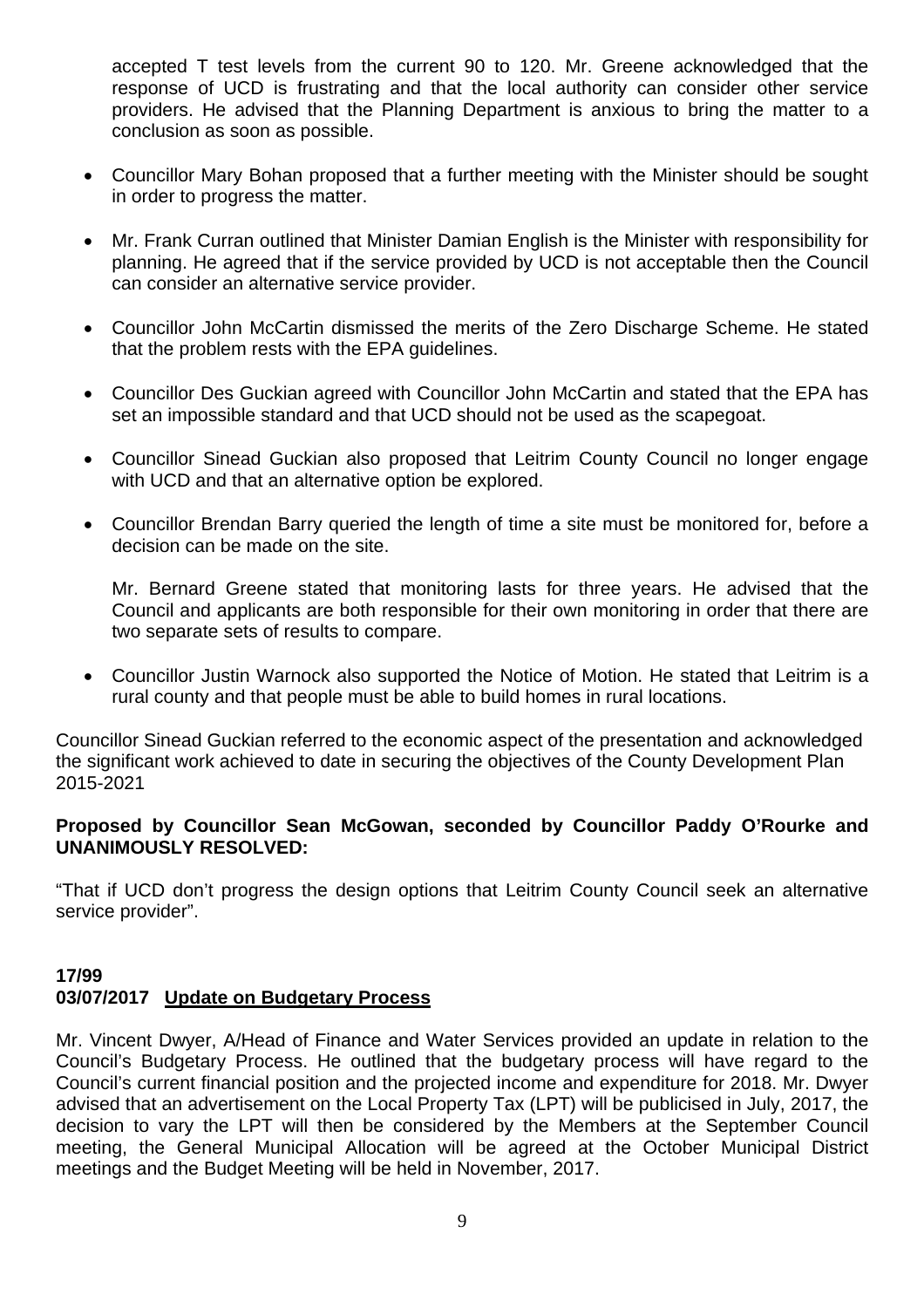- Councillor Sinead Guckian noted that the setting of the Local Adjustment Factor for the Local Property Tax (LPT) will be included on the agenda for the September Council meeting on Monday 4<sup>th</sup> September, 2017. Councillor Guckian expressed concern that details in relation to the funding from the Equalisation Fund to Leitrim County Council will not be available until later in the year. She requested the support of her fellow members to call on the Department to have the processes aligned in order that the members can make an informed decision to vary or not to vary the Local Property Tax at the September Council meeting.
- This proposal was supported by Councillor Felim Gurn. He also expressed concern in relation to the methodology applied to the re-valuation of commercial rates for licensed premises. Councillor Gurn outlined that a fairer method would be based on whether the business is trading a profit at year-end.
- The update on the Budgetary Process was noted by the Members.

#### **Proposed by Councillor Sinead Guckian, seconded by Councillor Felim Gurn and Y RESOLVED:**

'That Leitrim County Council calls on the Department of Housing, Planning, Community & Local Government to align the budgetary process to ensure that details of the Equalisation Fund are made available to Leitrim County Council in advance of making a decision to vary/not to vary the Local Property Tax'.

# **17/100**

#### **03/07/2017 Conferences/Training**

## **Proposed by Councillor Mary Bohan, seconded by Councillor Caillian Ellis AND UNANIMOUSLY RESOLVED:**

"That the attendance of Councillor Felim Gurn, Councillor Padraig Fallon, Councillor Mary Bohan, Councillor Finola Armstrong McGuire, Councillor John McCartin, Councillor Frank Dolan, Councillor Sean McDermott and Councillor Justin Warnock at the Sean MacDiarmada Summer School on the  $9<sup>th</sup>$  June to 10<sup>th</sup> June, 2017 in Kiltyclogher be retrospectively approved"

"That the attendance of Councillor Sinead Guckian, Councillor Caillian Ellis, Councillor Finola Armstrong McGuire and Councillor Paddy O'Rourke at the AILG Training in Bundoran, Co Donegal on 15<sup>th</sup> June, 2017 be retrospectively approved".

## **17/101 03/07/2017 Meeting Correspondence**

The following items were considered under Meeting Correspondence:

- 1. Letter dated 28<sup>th</sup> April, 2017 from the Valuation Office in relation to the commercial Premises Revaluation in County Leitrim.
- 2. Letter dated 4<sup>th</sup> May, 2017 from the Office of the Minister for Health acknowledging receipt of a Resolution passed by Leitrim County Council in regard to nurses and midwives and consultant child psychiatry posts.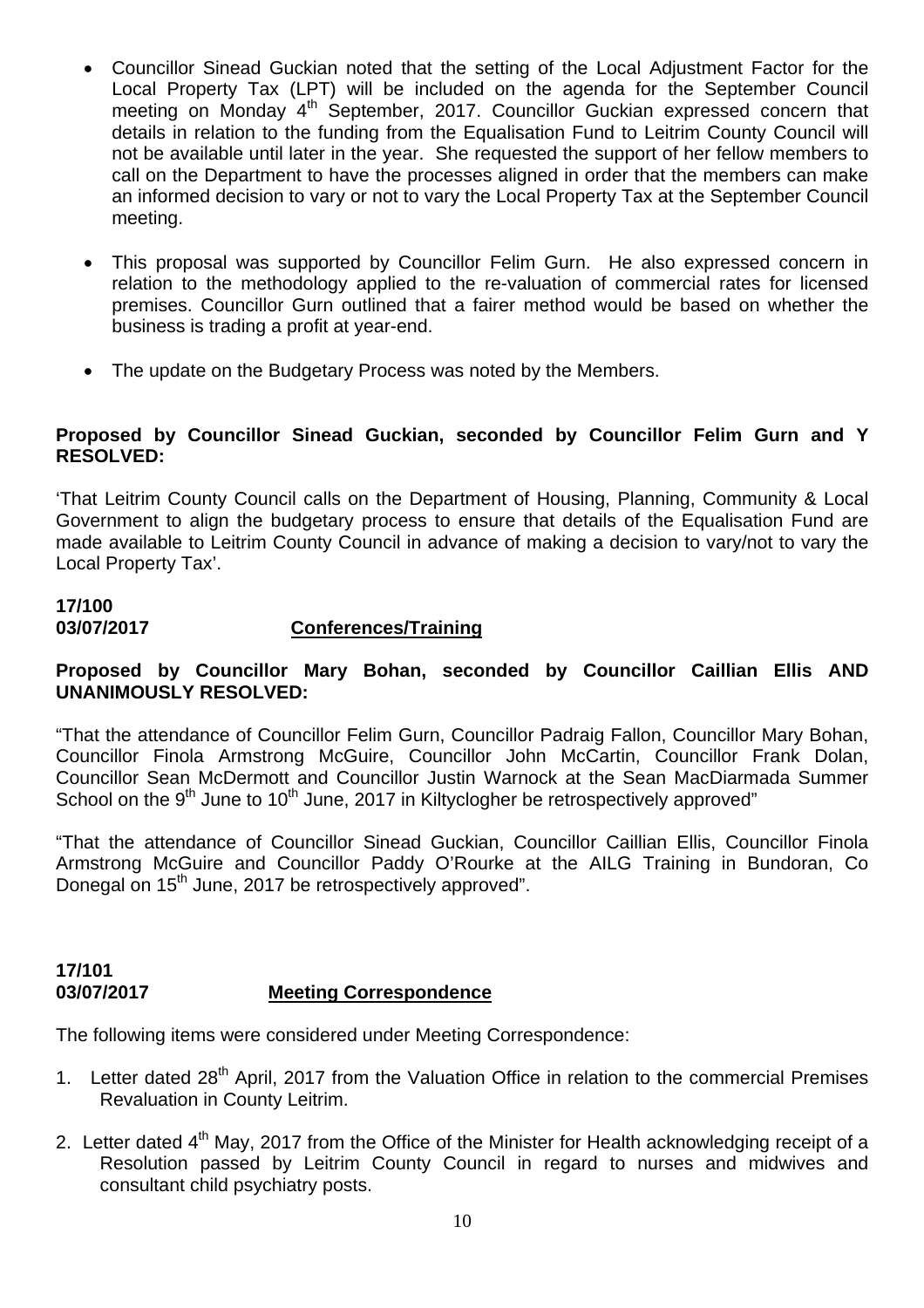- $2(a)$ . Letter dated 18<sup>th</sup> May, 2017 from the Office of the Minister for Health in regard to nurses and midwives.
- 3. Letter dated 11<sup>th</sup> May, 2017 from the Office of the Minister for Agriculture, Food and the Marine acknowledging receipt of Resolution passed by Leitrim County Council in regard to agricultural educational requirements for applicants under the National Reserve and Young Farmers Scheme.
- 3(a) Letter dated 24<sup>th</sup> May, 2017 from the Office of the Minister for Agriculture, Food and the Marine acknowledging receipt of Resolution passed by Leitrim County Council with regard to the National Reserve.
- 3(b) Letter dated 26<sup>th</sup> May, 2017 from the Office of the Minister for Agriculture, Food and the Marine with regard to the agricultural requirements for applicants under the 2017 National Reserve Scheme.
- 4. Letter dated 11<sup>th</sup> May, 2017 from the Office of the Minister for Education and Skills regarding the review of the Remote Area Grant with regard to providing school transport.

Councillor Padraig Fallon queried if any response has been received to date from Minister Halligan. Ms Flynn advised no response has been received to date in this regard.

- 5. Letter dated 11<sup>th</sup> May, 2017 from the Office of the Minister for Social Protection acknowledging receipt of a Resolution passed by Leitrim County Council in regard to Job Path.
- 5 (a). Letter dated 12<sup>th</sup> May, 2017 from the Department of Social Protection regarding the Job Path Service.
- 6. Letter dated  $12<sup>th</sup>$  May, 2017 from the Office of the Minister for Education and Skills acknowledging receipt of a Resolution passed by Leitrim County Council with regard to Leaving Certificate Applied Course and Youthreach.
- $6$  (a) Email dated  $30<sup>th</sup>$  May, 2017 from the Office of the Minister for Education and Skills with regard to the Youthreach provision in County Leitrim.

Councillor Sinead Guckian and Councillor Des Guckian welcomed the positive response.

- 7. Letter dated 12<sup>th</sup> May, 2017 from the Office of the Minister for Housing, Planning, Community and Local Government acknowledging receipt of resolution passed by Leitrim County Council in regard to Planning Permission for rural housing in County Leitrim.
- $7(a)$  Letter dated  $22^{nd}$  May,  $2017$  from the Office of the Minister for Housing, Planning, Community and Local Government in relation to planning and rural planning.
- 8. Letter dated 15<sup>th</sup> May, 2017 from the Office of the Taoiseach acknowledging receipt of a Resolution passed by Leitrim County Council with regard to Irish citizens returning home to live in Ireland.
- 8 (a) Letter dated 24<sup>th</sup> May, 2017 from the Minister of State for the Diaspora and International Development at the Department of the Taoiseach and the Department of Foreign Affairs and Trade with regard to Irish Citizens returning home to live in Ireland.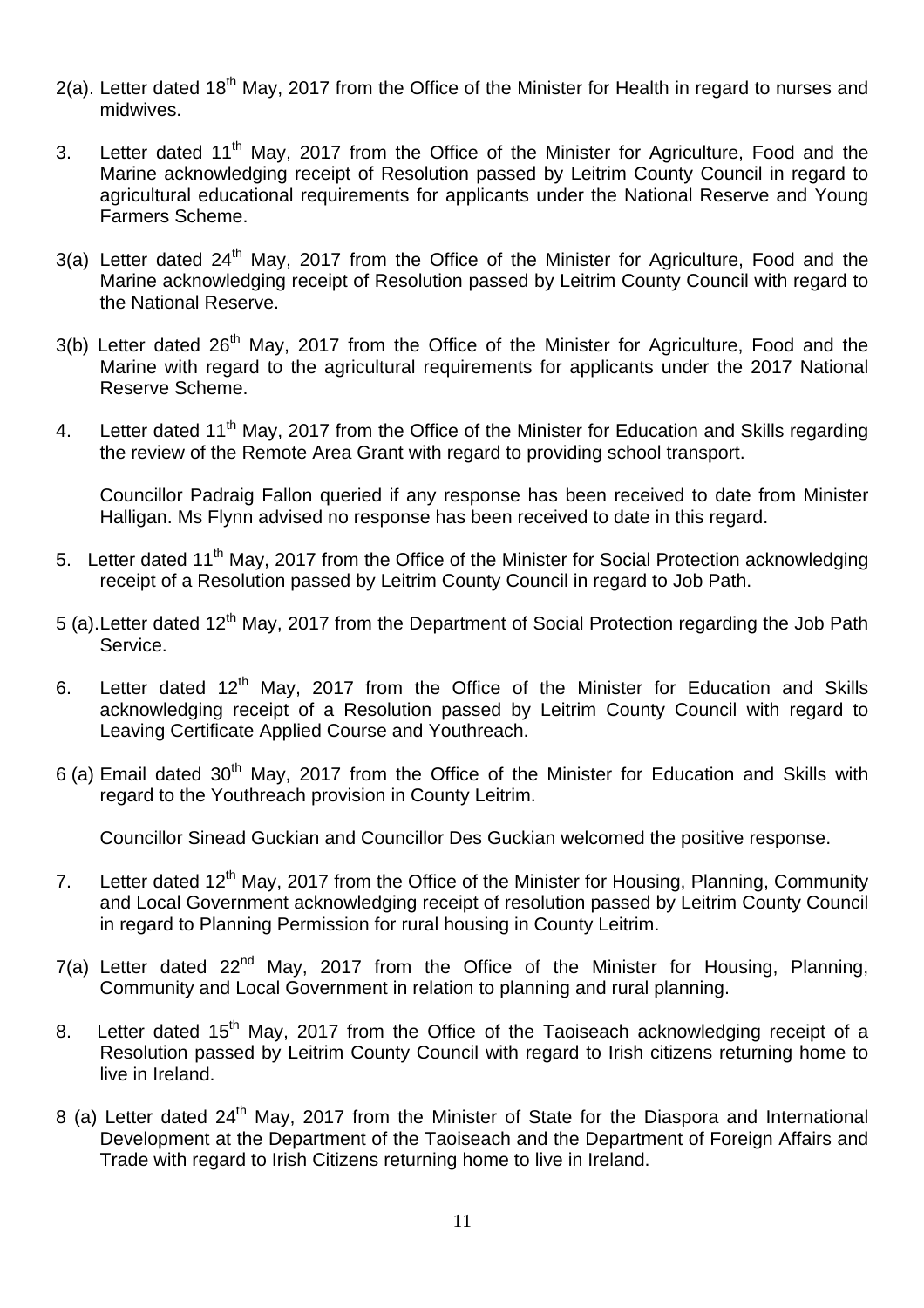- 9. Letter dated 15<sup>th</sup> May, 2017 from the Office of the Taoiseach regarding a resolution of the Council in relation to special status for the North within the European Union.
- 9 (a) Letter dated 17<sup>th</sup> May, 2017 from the Minister of State for the Diaspora and International Development at the Department of the Taoiseach and the Department of Foreign Affairs and Trade acknowledging receipt of a resolution passed by Leitrim County Council with regard to the special status for the North within the European Union.
- 10. Letter dated  $17<sup>th</sup>$  May, 2017 from the Office of the Minister for Housing, Planning, Community and Local Government acknowledging receipt of a Resolution passed by Leitrim County Council with regard to the National Policy on Afforestation.
- 11. Memo dated 20<sup>th</sup> May, 2017 from the Senior Executive Officer, Human Resources to the Cathaoirleach and Each Elected Member with regard to the Student Grant Scheme 2017/2018.
- 12. Letter dated 24<sup>th</sup> March, 2017 from the Office of the Minister for Agriculture, Food and the Marine with regard to the Regional Veterinary Laboratory in Sligo.
- 12 (a) Letter dated  $9<sup>th</sup>$  June, 2017 from the Office of the Minister for Agriculture, Food and the Marine regarding the laboratory service in Sligo.
- 13. Letter dated 24<sup>th</sup> May, 2017 from the Department of Transport, Infrastructure Ireland in response to a Resolution passed by Leitrim County Council regarding the provision of hard shoulders for road realignments and new road layouts on national primary roads.
- 14. Resolution dated 13<sup>th</sup> June, 2017 from Tipperary County Council calling on the Minister for Health to take the necessary measures to make Regional Health Forum Committees relevant.
- 15. Resolution dated 16<sup>th</sup> June, 2017 from Sligo County Council calling on the Association of Irish Local Government to provide a briefing for elected members module on "The Role, funding and activities of the Local Government Management Agency as part of its annual Training Programme: and further request the AILG to ensure that an Elected Member will be included as a speaker at the said briefing.

#### **17/102 03/07/2017 Vote of Congratulations**

Councillor Sinead Guckian passed a Vote of Congratulations to the An Tostal Committee in Drumshanbo for capturing the imagination of the public with the Stylist Silage competition which formed part of the annual An Toastal Festival. Councillor's Brendan Barry and Gerry Dolan also paid tribute to everyone in Drumshanbo for the successful event.

This was unanimously supported by all Members.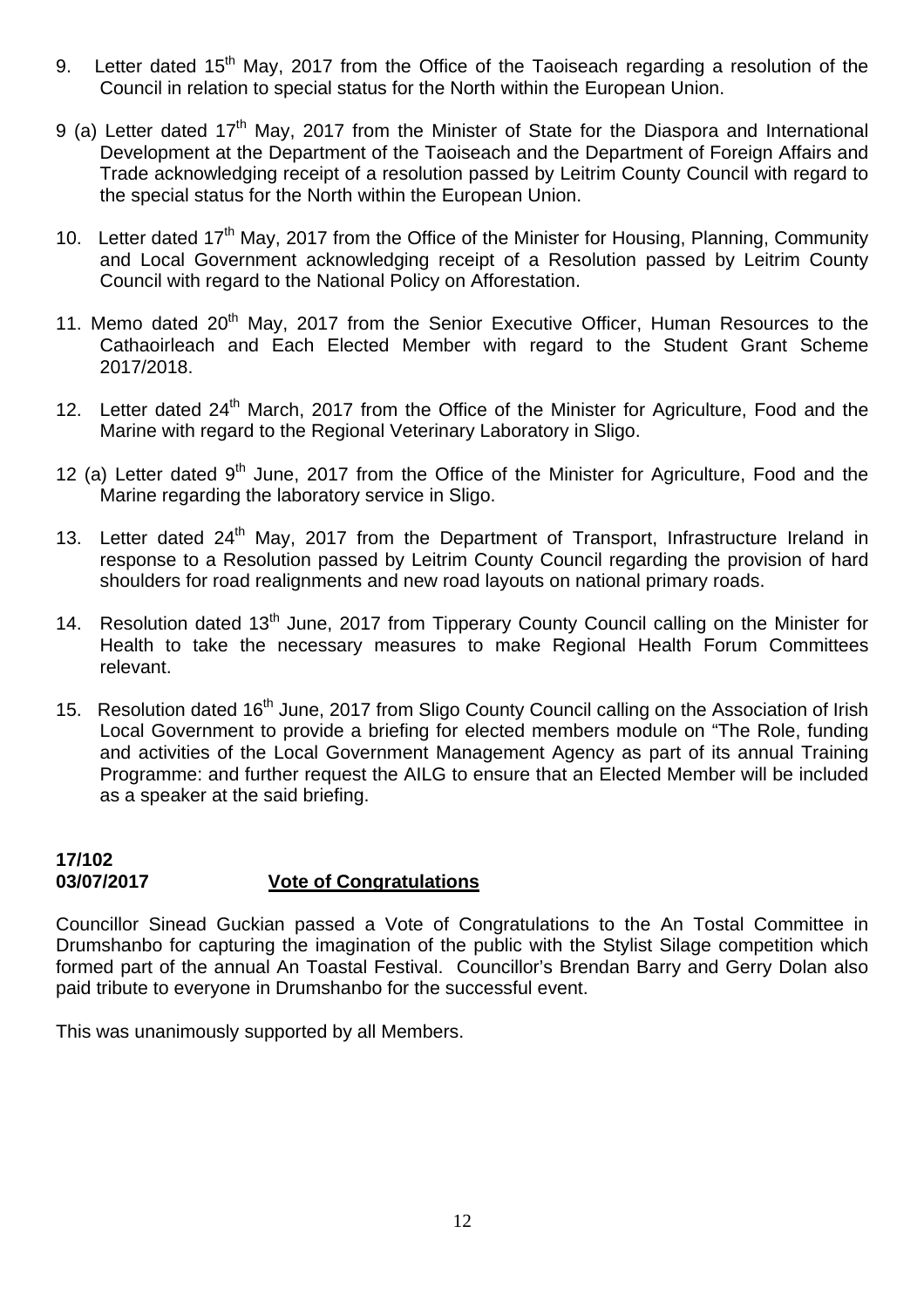## *17/103 03/07/2017 Proposal to amend the County Development Plan*

# *To consider the following Notice of Motion submitted by Councillor Des Guckian;*

"That we the Members of Leitrim County Council agree to begin the process of making alterations (amendments) to the current County Development Plan in terms of:

- 1. The amount of open amenity and recreational areas needed in each area,
- 2. Altering the current proposal to extend the N4 Dromod-Roosky Bypass, in its badly-

designed form, by a further 18 km on past Carrick-on-Shannon.

3. Tackling the glut of housing we have in the County."

## *Report by Director of Services for Economic Development, Planning, Environment and Transportation.*

"In accordance with the provisions and timeframes of the Planning & Development Acts 2000- 2016, the review of the current County Development Plan 2015-2021 is due to commence in late 2018. The Council have been presented with the 2 Year Report on Securing the Objectives of the County Development Plan which recommends that the County Development Plan, with its focus on a sustainable economy, sustainable heritage and sustainable communities, remains appropriate and will act as a catalyst for the continued economic recovery of Co. Leitrim. No variation of same other than to implement the provisions of the Vacant Site Levy have been deemed necessary. In the meantime, only specific and urgent requirements or those required by statute would warrant the investment of the significant resource required to complete a variation of the County Development Plan inclusive of the required Strategic Environment Assessment and Appropriate Assessment of same. Furthermore, a variation to a County Development Plan requires a specific reasoning to do so and it is respectfully considered that none has been included in this Notice of Motion.

The amount of open amenity and recreational areas required is a matter for the review of the County Development Plan to consider. There have been no suggestions until the current Avant Ireland Property S.a.r.l. planning application was lodged that there is a deficit of such provision in Carrick-on-Shannon or elsewhere in the county. Caution is therefore required in this regard. The position with regard to the N4 National Primary Road is that the County Development Plan contains the preferred route for the Carrick on Shannon bypass which is provided for in the Plan following a detailed route selection process carried out and funded by the TII. Any alternation of this route can only be progressed in accordance with the requirements of the TII in the first instance. The matter referred to at number 3 is not relevant to the County Development Plan as a policy document and reference to same is made in the review of the Housing Strategy contained in the 2 Year Report on Securing the Objectives of the County Development Plan."

- Councillor Des Guckian expressed his disappointment with the reply to his Notice of Motion. He stated that amendments to the County Development Plan are necessary. Councillor Guckian stated that an expanding town like Carrick-on-Shannon needs as much open space as possible. He advised that the Dromod-Rooskey By-Pass is an accident waiting to happen and that the number of unfinished estates in the county needs to be addressed.
- Mr. Frank Curran, Chief Executive outlined that variations to the County Development Plan can only be considered in exceptional circumstances. He further outlined that a process to amend or vary the County Development Plan must be placed on public consultation, requires a strategic assessment and may have significant implications for landowners etc.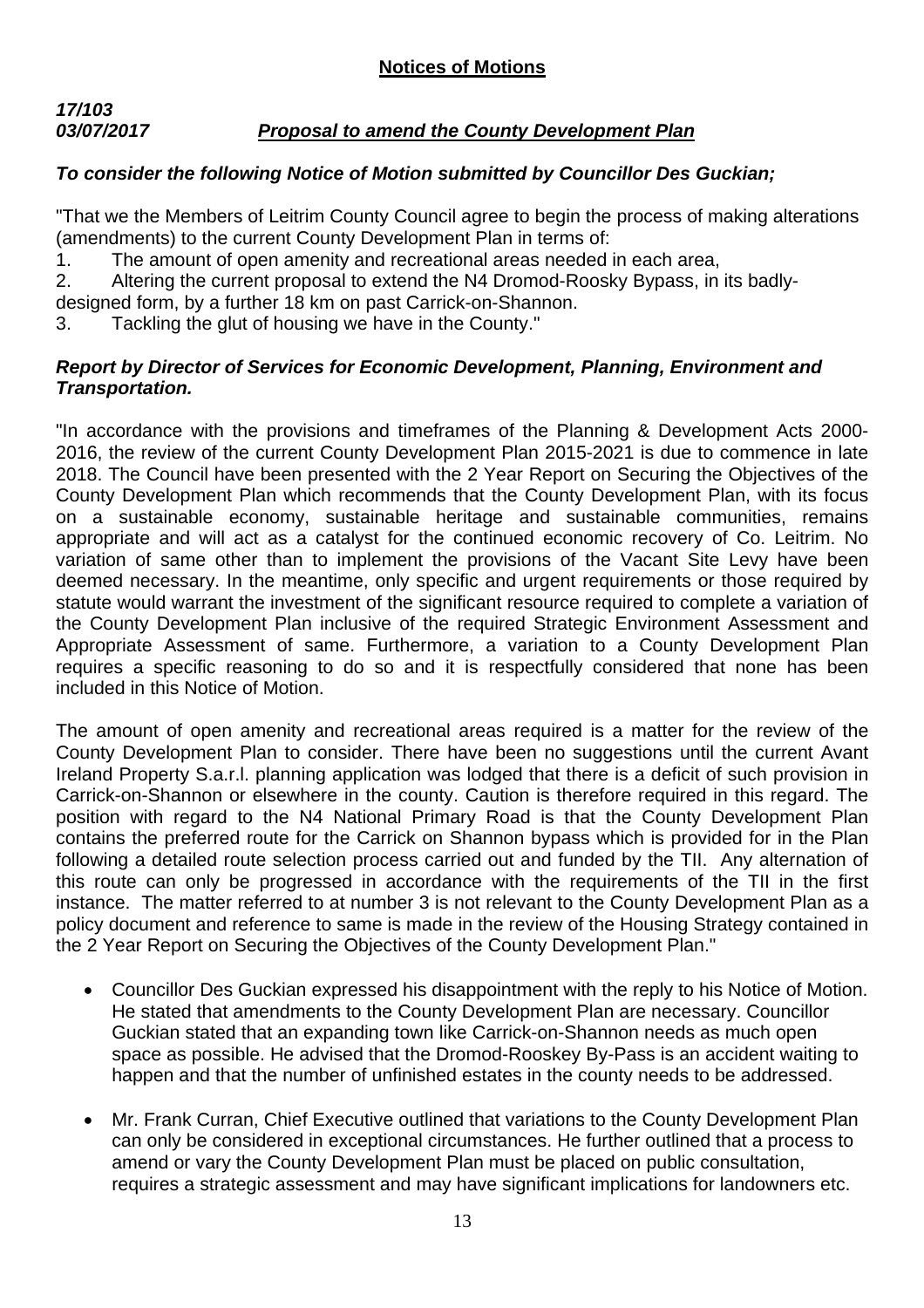Mr. Curran outlined that Transport Infrastructure Ireland went through a detailed route selection process for the Dromod Rooskey By-Pass and the route is not determined through the development process.

- Mr. Curran advised that unfinished estates are being dealt with on an individual basis and that regular progress reports on the unfinished estates are provided at Municipal District meetings.
- He concluded by stating that there is no requirement to vary the County Development Plan.
- Councillor Brendan Barry stated that the availability of good quality affordable accommodation in the county can be taken as a positive for people who come to work, live or invest in Leitrim.
- Mr. Frank Curran agreed that the availability of good quality accommodation in Leitrim is positive for companies considering establishing or re-locating a business to Leitrim.

## *17/104 03/07/2017 Regional Development Officer for North Leitrim*

## *To consider the following Notice of Motion submitted by Councillor Felim Gurn, Councillor Sean McDermott, Councillor Frank Dolan and Councillor Padraig Fallon;*

"In order to capitalise on the large number of visitors to those areas of Fermanagh, Cavan, Donegal and Sligo which border north Leitrim, we propose that the Executive seek funding for a Regional Development Officer specifically for North Leitrim. We believe that North Leitrim would profit from a closer liaison with these adjacent counties by marketing the region as a single entity. Whilst the employment of a Development Officer would primarily be of benefit to North Leitrim, the other counties mentioned would also be beneficiaries of closer product integration similar to that of the Wild Atlantic Way. Submitted on behalf of Councillor Felim Gurn, Councillor Sean McDermott, Councillor Frank Dolan and Councillor Padraig Fallon."

## *Report by Director of Services for Economic Development, Planning, Environment and Transportation.*

"The Council is currently not aware of any funding stream that would provide funding for the role requested. However, in the meantime the Council through all its relevant offices monitors and seeks to secure all opportunities to work collaboratively with the neighbouring counties in order to build on the tourism potential of the County. Initiatives such as the cross border driving routes which stretches across north Leitrim being from Mullaghamore to the marble arch caves along with the preparation of the Manorhamilton to Enniskillen Greenway project and funding proposal are examples of such collaborative actions."

- Councillor Felim Gurn outlined that he and his fellow Members Councillor Sean McDermott, Councillor Frank Dolan and Councillor Padraig Fallon submitted this Notice of Motion calling for the appointment of a Regional Development Officer to work specifically on promoting North Leitrim. He outlined that there are unique tourist attractions in the North Leitrim area and that these attractions need to be promoted as part of a regional package with other tourist attractions in the bordering counties of Fermanagh, Donegal, Cavan and Sligo.
- Councillor Gurn also outlined that a brochure has been designed entitled "The Five Glens Wild Atlantic Loop". The brochure will be launched to promote the region and will be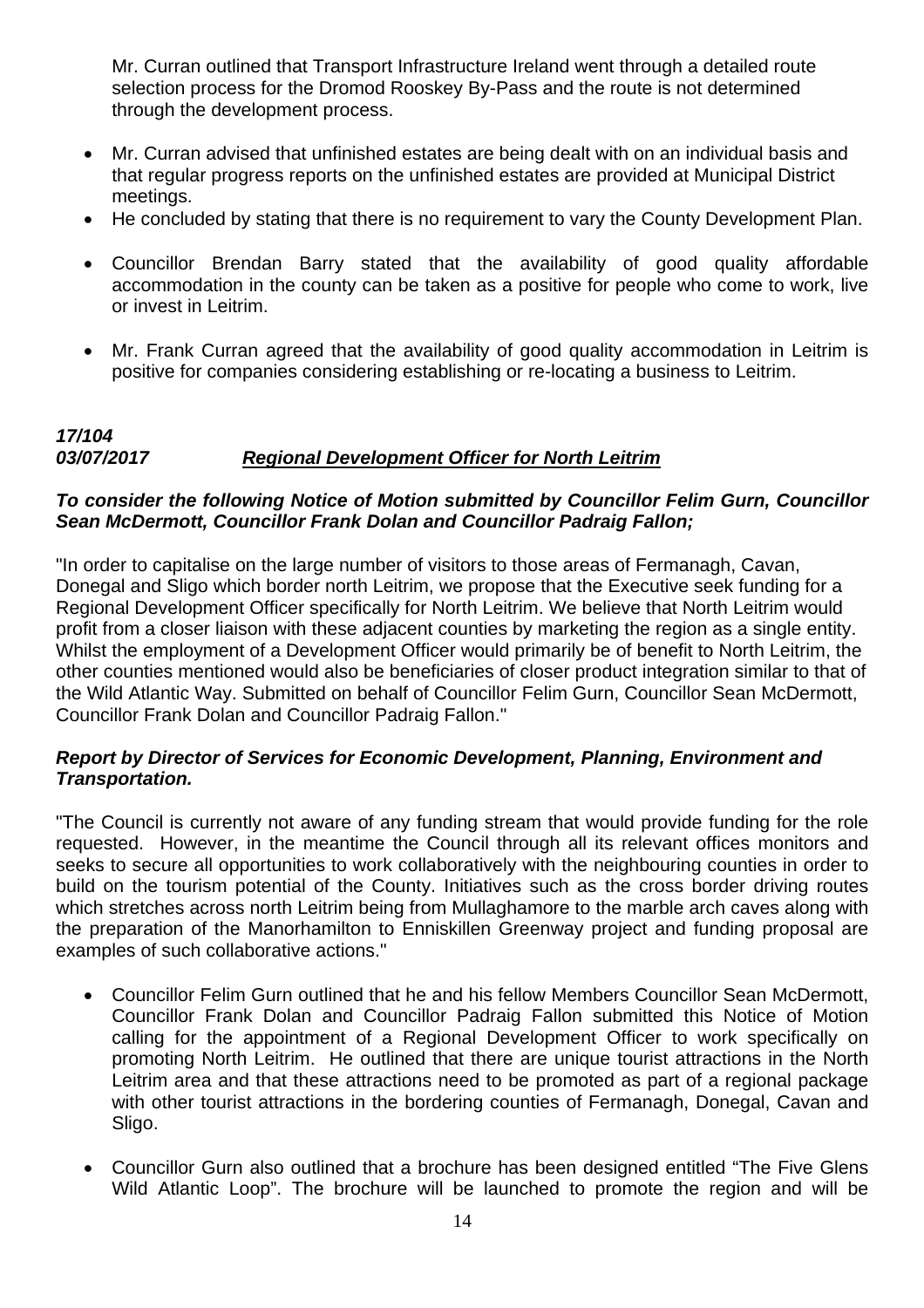distributed to all Hotels/B&B's/Restaurants in the region. Councillor Gurn advised that the brochure together with additional signage to highlight the route attractions will aim to increase the number of visitors to the county and tap into tourists that are travelling on the Wild Atlantic Way.

- Councillor Sean McDermott outlined his support for the Notice of Motion. He stated that North Leitrim needs to create a tourism product to link all of the visitor attractions together to provide an itinerary for visitors to the county and to increase the number visitors that stay in the county overnight.
- Councillor McDermott paid tribute to the volunteers who have been working very hard to promote the Ballroom of Romance in Glenfarne and the surrounding area. He stated tours to the Ballroom of Romance cannot continue to be facilitated based on the goodwill of the local volunteers and that proper resources need to be put in place. Councillor McDermott welcomed that a student is being employed in Sean MacDiarmada's house to open on Saturday and Sundays for the duration of the summer season. He proposed that a meeting be sought with the OPW to ensure that proper funding and staff will be in place for next year.
- Councillor Frank Dolan stressed the importance of promoting North Leitrim as part of a broader regional tourism project. He supported the call for a Regional Development Worker in order to manage and implement the proposal.
- Councillor Padraig Fallon supported the Notice of Motion and he called on the Chief Executive to support the proposal.
- Councillor Mary Bohan and Councillor Justin Warnock also expressed their support for the proposal.
- Councillor Des Guckian stated that the current Tourism Officer is promoting the many tourist attractions within the county. He advised that he would support the Notice of Motion if the proposal was extended to include the entire county.
- Councillor Gerry Dolan also supported the Notice of Motion.
- Mr. Frank Curran agreed that the promotion of tourism had to be on a regional basis as tourists want a complete experience involving a number of visitor attractions e.g. the Wild Atlantic Way, Wild Atlantic Salmon etc. Mr. Curran agreed to follow up with other Counties and to arrange a meeting with the OPW with regard to Sean MacDiarmada's House and to revert back to the Members with an update.

## **17/105 03/07/2017 Proposal to restrict the use of the Weedkiller 'Roundup'**

## *To consider the following Notice of Motion submitted by Councillor Justin Warnock;*

"I ask the Elected Members to support this Notice of Motion in calling on the Minister for Health, Mr. Simon Harris TD and the Minister for Agriculture, Mr. Michael Creed TD to ban the use of Roundup (Weedkiller) as a desicant on this nations crops, including oats, wheat, barley, potatoes and many more.

This practice where farmers use thousands of gallons of herbicides annually to kill off crops 6-10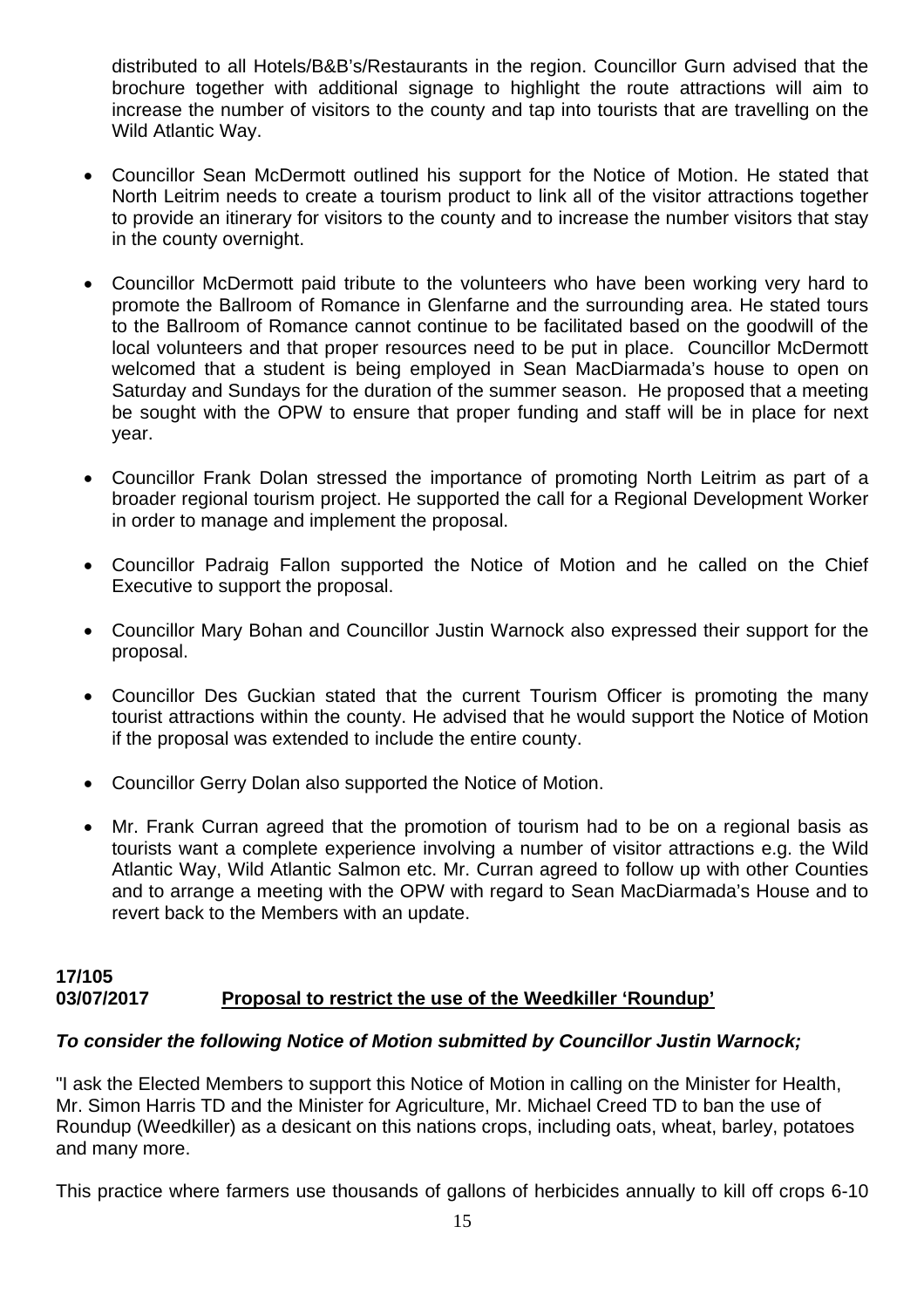days prior to harvest is banned in many countries and the World Health Organisation (WHO) and many more Scientists believe it is a possible carcinogenic."

Councillor Justin Warnock called on the support of his fellow members for his Notice of Motion. He outlined the dangers of the product and its possible carcinogenic link. Councillor Warnock queried the use of roundup by the Council.

- Councillor Brendan Barry stated that he would support the Notice of Motion if it was amended to call for a ban on the use of Roundup on crops only. He stated that Roundup is beneficial in the control of weeds.
- Councillor Des Guckian stated that he would also support the Notice of Motion if it was amended to ban the use of roundup on crops only. He stated that roundup is useful for the control of Japanese Knotweed. Councillor Guckian queried if Leitrim County Council use Roundup to control weeds in graveyards and playgrounds.
- Mr. Shay O'Connor outlined that he would investigate if the Council use roundup and revert back to the members with an update.

## **Proposed by Councillor Justin Warnock and seconded by Councillor Sean McDermott and RESOLVED**:

"That Leitrim County Council call on the Minister for Health, Mr. Simon Harris TD and the Minister for Agriculture, Mr. Michael Creed TD to ban the use of Roundup (Weedkiller) as a desicant on these nations' crops, including oats, wheat, barley, potatoes and many more.

This practice where farmers use thousands of gallons of herbicides annually to kill off crops 6-10 days prior to harvest is banned in many countries and the World Health Organisation (WHO) and many more Scientists believe it is a possible carcinogenic".

## **17/106 03/07/2017 Primary School Transport Scheme**

The Cathaoirleach, Councillor Finola Armstrong McGuire proposed that Motion No. 20 in the name of Councillor Sean McGowan and Motion No. 22 in the name of Councillor Caroline Mulvey would be taken concurrently as they both relate to the same matter. This was agreed by the Members.

# *To consider the following Notice of Motion submitted by Councillor Sean McGowan;*

"I call on the support of Leitrim County Council in seeking a review by the Department of Education and Skills of the Primary School Transport Scheme currently in place in particular the emphasis on eligibility on the applicants proximity to the nearest school on the following basis; The rule has an anti-rural bias in that it does not take into account that our primary school system, are based on a parish model. I ask that the current rules be reviewed or amended to include an inbuilt discretion and presumption that the integrity of the existing school network on parish-based identity be preserved."

## *To consider the following Notice of Motion submitted by Councillor Caroline Mulvey;*

"I propose that Leitrim County Council write to both the Minister for Education and the Minister for Transport and demand that full bus services are restored for our schools.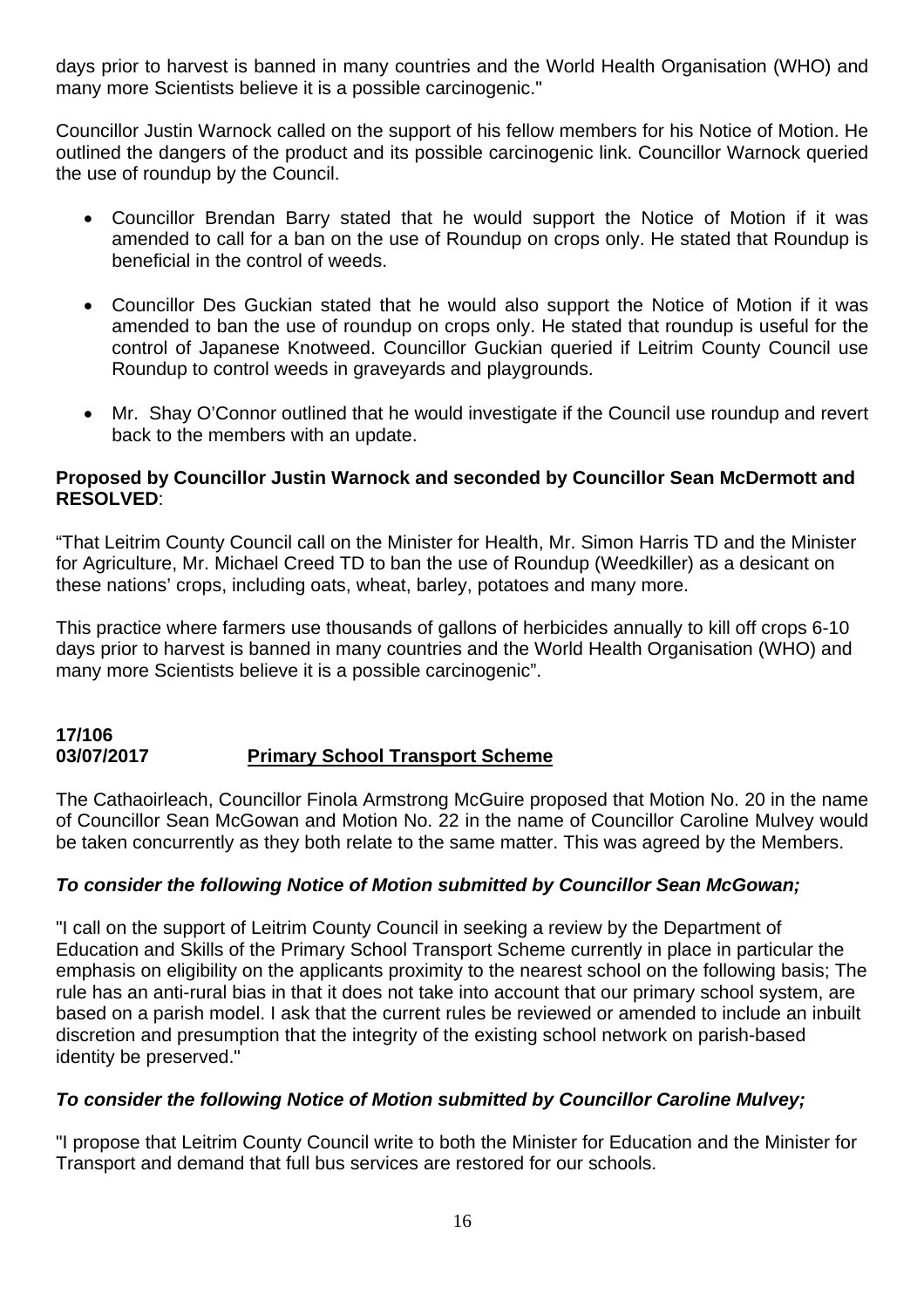I am demanding assurances that no family in Leitrim will lose their school bus ticket this September whether it is concessionary or not."

## **Proposed by Councillor Sean McGowan and seconded by Councillor Caroline Mulvey and UNANIMOUSLY RESOLVED**:

"That Leitrim County Council seek a review by the Department of Education and Skills of the Primary School Transport Scheme currently in place in particular the emphasis on eligibility on the applicants proximity to the nearest school on the following basis; The rule has an anti-rural bias in that it does not take into account that our primary school system, are based on a parish model. I ask that the current rules be reviewed or amended to include an inbuilt discretion and presumption that the integrity of the existing school network on parish-based identity be preserved."

"That Leitrim County Council writes to both the Minister for Education and the Minister for Transport and demand that full bus services are restored for our schools.

I am demanding assurances that no family in Leitrim will lose their school bus ticket this September whether it is concessionary or not."

#### *17/107 03/07/2017 Public Counter in the Housing Department*

## *To consider the following Notice of Motion submitted by Councillor Finola Armstrong-McGuire;*

"When attending the Housing Section on behalf of clients I feel that any conversation is very public and hence uncomfortable. The design of the public space is not client friendly. Can we improve the space or offer an alternative client/staff meeting space. I propose this is done with minimum spend as I am very aware that a new building is on the way."

## *Report by Director of Services, Housing and Community, Corporate Services, Cultural and Emergency Services*

"The existing housing counter is an enclosed space with a level of privacy that allows for general housing counter queries and discussions. Additional customers who arrive when an existing customer is being dealt with are asked to wait in the seated waiting area which is outside of the counter area. Customers who have matters of greater detail or where a more prolonged discussion is required are offered an appointment in a private meeting room with the staff concerned either at that time if appropriate or at an alternate time when a meeting room is available. The new housing counter in the proposed office extension will have a dedicated private meeting room immediately beside the housing counter area for such situations which will greatly assist the presentation and arrangements at the housing counter."

- The Cathaoireach, Councillor Finola Armstrong McGuire proposed that a space be created to accommodate members of the public attending the Housing Department to afford clients more privacy.
- Mr. Frank Curran outlined that customers who arrive when an existing customer is being dealt with are asked to wait in the seated waiting area located outside the public counter area. He advised that pre-scheduled meetings take place in a meeting room. Mr. Curran also outlined that the new office extension will have a fit-for-purpose Housing Department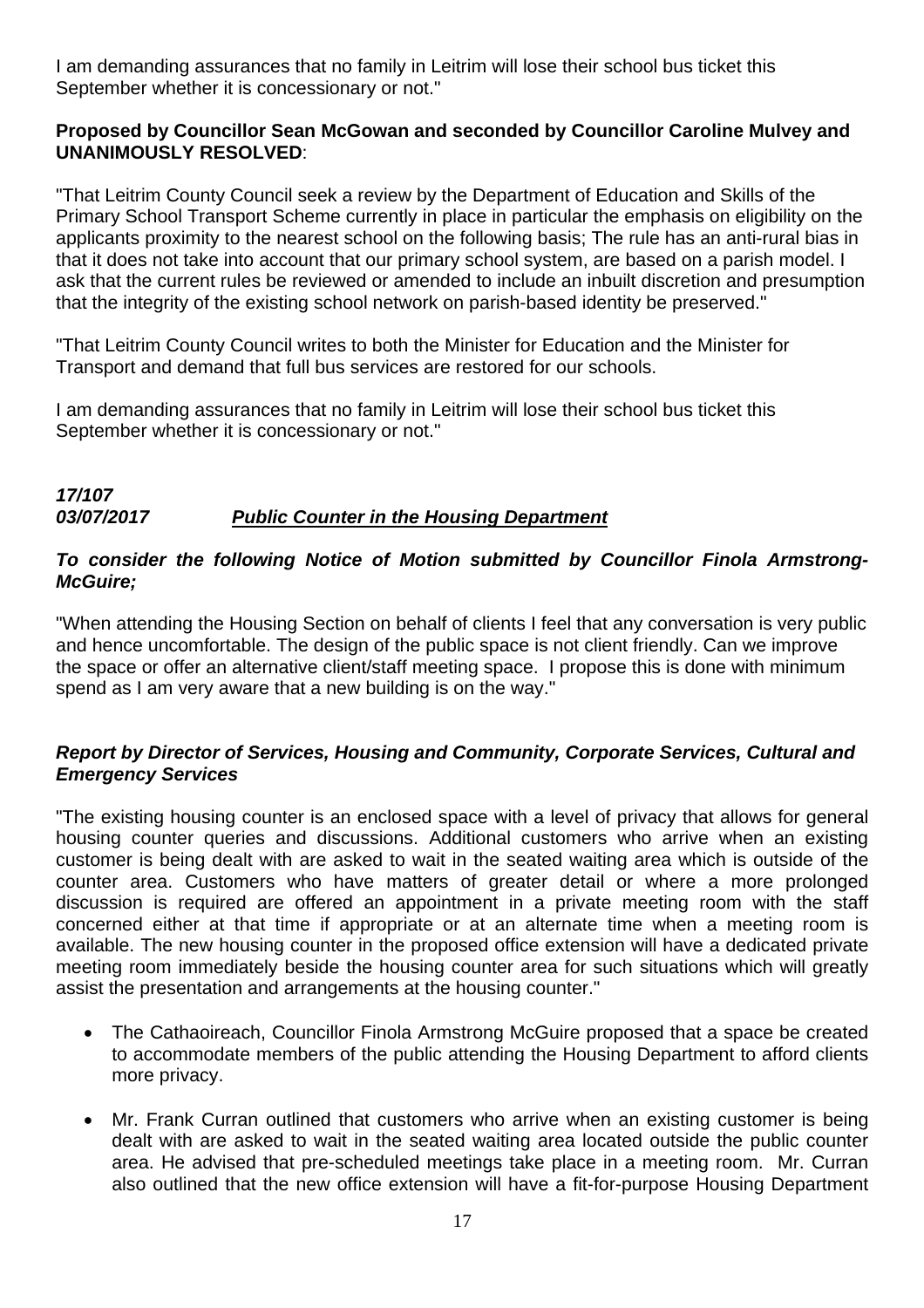with a designated Housing meeting room.

- Councillor Finola Armstrong McGuire proposed that signage be erected in the waiting area which is outside of the counter area to make people aware of this.
- Councillor Justin Warnock and Councillor Des Guckian supported this Notice of Motion.

## **17/108 03/07/2017 Outstanding payments owed to AEOS and GLAS farmers**

## *To consider the following Notice of Motion submitted by Councillor Brendan Barry;*

"I request that Leitrim County Council call on the Minister for Agriculture, Mr. Michael Creed and the Government to immediately pay outstanding payments which are owed to AEOS and GLAS farmers. This money is desperately needed by the individual farmers, their families and the entire rural economy. Every €1 invested in Agriculture generates €4 for the national economy, hence prompt payment must be a priority for the Department of Agriculture rather than the recouping of overpayments/penalties."

## **Proposed by Councillor Brendan Barry and seconded by Councillor Padraig Fallon and UNANIMOUSLY RESOLVED:**

"That Leitrim County Council call on the Minister for Agriculture, Mr. Michael Creed and the Government to immediately pay outstanding payments which are owed to AEOS and GLAS farmers. This money is desperately needed by the individual farmers, their families and the entire rural economy. Every €1 invested in Agriculture generates €4 for the national economy; hence prompt payment must be a priority for the Department of Agriculture rather than the recouping of overpayments/penalties."

## *17/109 03/07/2017 Extension to the Community Hospital in Ballinamore*

## *To consider the following Notice of Motion submitted by Councillor Caillian Ellis;*

"I propose that Leitrim County Council write to the Minister for Health, Mr. Simon Harris to have an extension built to the Community Hospital in Ballinamore."

## **Proposed by Councillor Caillian Ellis, seconded by Councillor Sean McGowan and UNANIMOUSLY RESOLVED:**

"That Leitrim County Council write to the Minister for Health, Mr. Simon Harris to have an extension built to the Community Hospital in Ballinamore."

## *17/110 03/07/2017 Provision of Mental Health Services*

## *To consider the following Notice of Motion submitted by Councillor Mary Bohan;*

"I propose that Leitrim County Council call on the Minister for Health, Mr. Simon Harris T.D., as a matter of urgency, to provide adequate funding and resources for the provision of Mental Health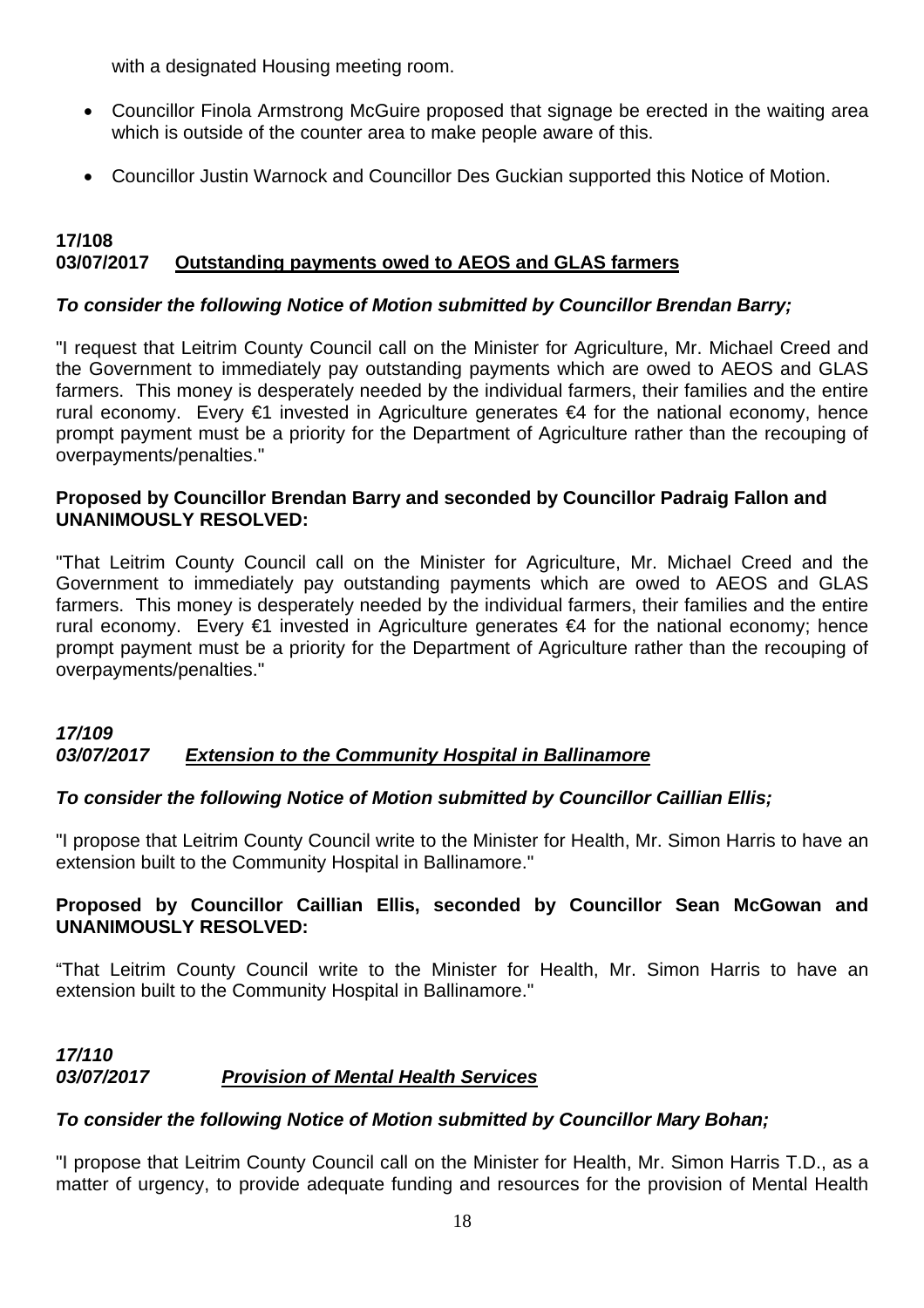Services. In particular for CAMHS Services which is totally under resourced and is causing severe hardship for many families."

## **Proposed by Councillor Mary Bohan, seconded by Councillor Sinead Guckian and UNANIMOUSLY RESOLVED:**

"That Leitrim County Council call on the Minister for Health, Mr. Simon Harris T.D., as a matter of urgency, to provide adequate funding and resources for the provision of Mental Health Services. In particular for CAMHS Services which is totally under resourced and is causing severe hardship for many families."

#### *17/111 03/07/2017 Former MBNA Building, Carrick-on-Shannon*

#### *Councillor Sinead Guckian moved this Notice of Motion in the absence of Councillor Enda Stenson*

## *To consider the following Notice of Motion submitted by Councillor Enda Stenson;*

"I ask Chief Executive, Mr. Frank Curran, have any discussions taken place lately regarding new tenants moving into the MBNA Building. It is essential that new tenants are got for this building to create new employment and to bring a new vibrancy into the area."

#### *Report by Chief Executive*

"IDA Ireland and the owners of this property Digital Office Centre are continuing to seek suitable tenants for this facility particularly in the Financial Services and Business Process Outsourcing areas. There were 8 IDA visits to the county in 2015, 8 visits in 2016 and one in the first quarter of 2017."

- Councillor Sinead Guckian outlined that Councillor Stenson had submitted this Notice of Motion and that it is important that new tenants are secured for this building to create employment opportunities locally and to benefit the local economy.
- Councillor Sean McGowan supported the Notice of Motion and he stressed the importance of the IDA promoting the building to companies that may be seeking alternative locations to base their business as a result of Brexit.

# *17/112 03/07/2017 Forestry in Leitrim*

## *To consider the following Notice of Motion submitted by Councillor Gerry Dolan;*

"I call on this Council to re-examine the situation regarding forestry in Leitrim as it seems that scientists have said it's of no benefit to the clean air, so why is there a problem with turf cutting that's less harmful."

#### *Report by Director of Services for Economic Development, Planning, Environment and Transportation.*

"Given the scale of thresholds involved in regard to afforestation the vast majority of such developments do not require planning approval by the Leitrim Planning Authority."